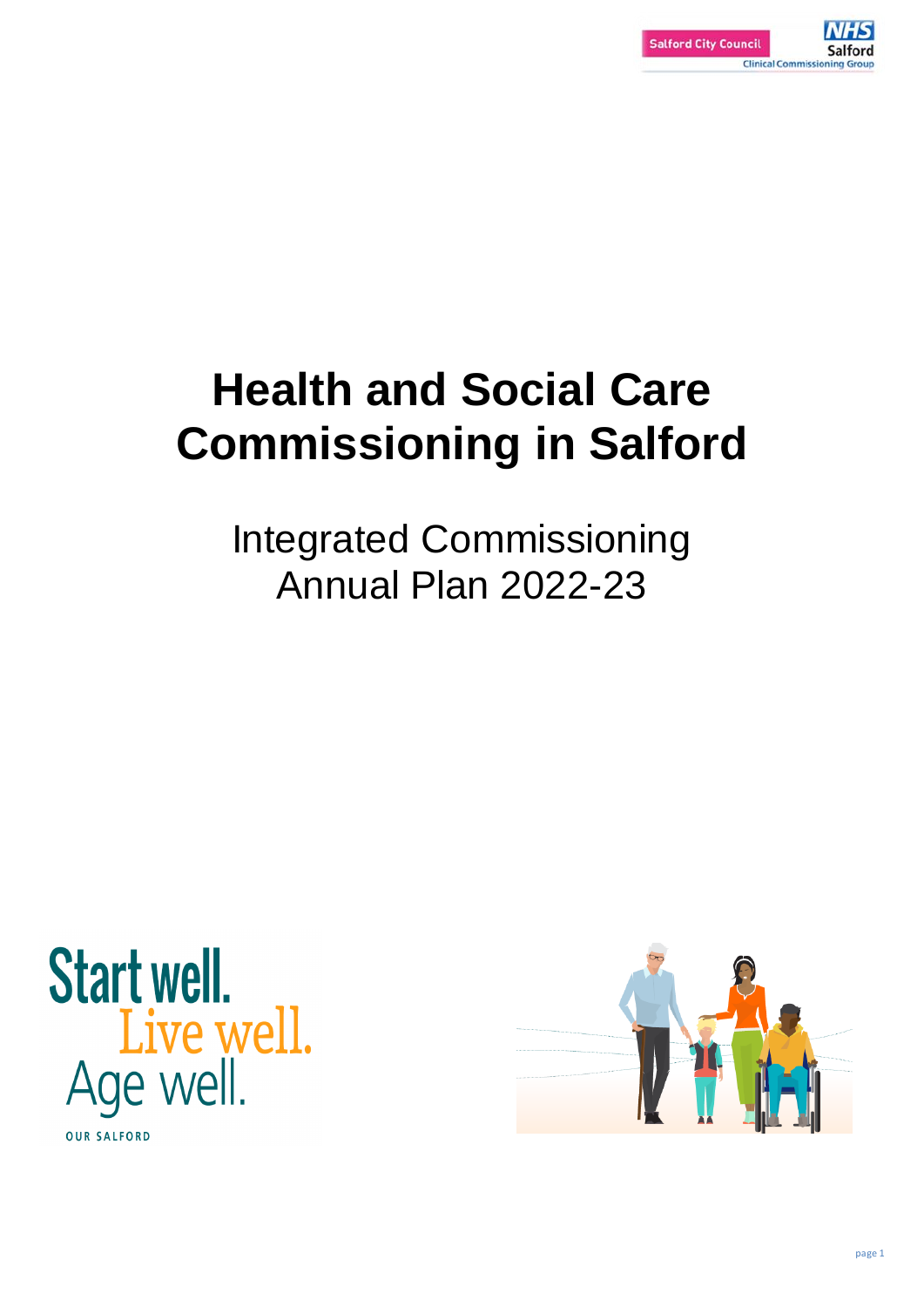|                                             | Salford Health and Social Care Commissioning - Plan on a Page 2022-23 DRAFT                      |                                                                                                                                                                                                                                                                                                                                 |                                                                                                                                                                                                                                                                                                                                                                                                                 |                                                                                                             |                                                                                                                                                                                                                                                                                                                                                                            |                                                                                                                                                                                                           |                                                      |                                                                                                                                                                                               |                                                                                                                                                                                                                                                                                                                          |
|---------------------------------------------|--------------------------------------------------------------------------------------------------|---------------------------------------------------------------------------------------------------------------------------------------------------------------------------------------------------------------------------------------------------------------------------------------------------------------------------------|-----------------------------------------------------------------------------------------------------------------------------------------------------------------------------------------------------------------------------------------------------------------------------------------------------------------------------------------------------------------------------------------------------------------|-------------------------------------------------------------------------------------------------------------|----------------------------------------------------------------------------------------------------------------------------------------------------------------------------------------------------------------------------------------------------------------------------------------------------------------------------------------------------------------------------|-----------------------------------------------------------------------------------------------------------------------------------------------------------------------------------------------------------|------------------------------------------------------|-----------------------------------------------------------------------------------------------------------------------------------------------------------------------------------------------|--------------------------------------------------------------------------------------------------------------------------------------------------------------------------------------------------------------------------------------------------------------------------------------------------------------------------|
|                                             | <b>Vision</b>                                                                                    | Salford is a place where everyone can enjoy the best opportunities that Salford has to offer.<br>People in Salford will get the best start in life, will go on to have a fulfilling and productive adulthood, will be able to manage their health well into their older age and die in a dignified manner in a setting of their |                                                                                                                                                                                                                                                                                                                                                                                                                 |                                                                                                             |                                                                                                                                                                                                                                                                                                                                                                            |                                                                                                                                                                                                           |                                                      |                                                                                                                                                                                               |                                                                                                                                                                                                                                                                                                                          |
| LOCALITY<br>AN<br>SALFORD<br>$\overline{a}$ |                                                                                                  |                                                                                                                                                                                                                                                                                                                                 | People across Salford will experience health on a parallel with the current 'best' in Greater Manchester (GM), and the gaps between communities will be narrower than they have ever been before.                                                                                                                                                                                                               |                                                                                                             |                                                                                                                                                                                                                                                                                                                                                                            |                                                                                                                                                                                                           |                                                      |                                                                                                                                                                                               |                                                                                                                                                                                                                                                                                                                          |
|                                             | <b>Priorities</b>                                                                                | <b>Starting Well</b>                                                                                                                                                                                                                                                                                                            | <b>Living Well</b>                                                                                                                                                                                                                                                                                                                                                                                              | <b>Ageing Well</b>                                                                                          |                                                                                                                                                                                                                                                                                                                                                                            | <b>Places, Communities and</b><br><b>Neighbourhoods</b>                                                                                                                                                   |                                                      | <b>Enablers</b>                                                                                                                                                                               |                                                                                                                                                                                                                                                                                                                          |
|                                             |                                                                                                  | Children in Salford will have the Best Early<br>People will value being and feeling well in<br>Start.<br>Salford.                                                                                                                                                                                                               |                                                                                                                                                                                                                                                                                                                                                                                                                 | People in Salford will live independent Active<br>Older Age.                                                |                                                                                                                                                                                                                                                                                                                                                                            |                                                                                                                                                                                                           | Salford places will promote health and<br>wellbeing. | Partners in Salford will Enable<br>Transformation.                                                                                                                                            |                                                                                                                                                                                                                                                                                                                          |
|                                             | Children and Young People will Develop<br>Well in Salford.                                       |                                                                                                                                                                                                                                                                                                                                 | feel well.                                                                                                                                                                                                                                                                                                                                                                                                      | Carers in Salford will be supported to be and<br>Salford offers best care for Later life and<br>Dying well. |                                                                                                                                                                                                                                                                                                                                                                            |                                                                                                                                                                                                           |                                                      | Communities and Neighbourhoods in Salford<br>will promote health and wellbeing.                                                                                                               | We will work together to Deliver our<br>Locality Plan.                                                                                                                                                                                                                                                                   |
|                                             | <b>Our Values</b>                                                                                | <b>Collaborate</b>                                                                                                                                                                                                                                                                                                              | <b>Innovate</b><br><b>Integrity</b>                                                                                                                                                                                                                                                                                                                                                                             |                                                                                                             | <b>Pride</b>                                                                                                                                                                                                                                                                                                                                                               |                                                                                                                                                                                                           | <b>Passion</b>                                       | <b>People</b>                                                                                                                                                                                 | <b>Personal Responsibility</b>                                                                                                                                                                                                                                                                                           |
| <b>PLAN</b><br><b>SSIDNING</b><br>COMM      | <b>Strategic Aims</b><br>and                                                                     | High quality, person-centred care for all - we put Salford people at the heart of everything we do                                                                                                                                                                                                                              |                                                                                                                                                                                                                                                                                                                                                                                                                 |                                                                                                             |                                                                                                                                                                                                                                                                                                                                                                            |                                                                                                                                                                                                           |                                                      |                                                                                                                                                                                               |                                                                                                                                                                                                                                                                                                                          |
|                                             | <b>Programmes</b><br><b>Children's and Maternity</b><br><b>Services</b><br>Further details about |                                                                                                                                                                                                                                                                                                                                 | <b>Adult Services</b>                                                                                                                                                                                                                                                                                                                                                                                           |                                                                                                             | All Age Mental Health                                                                                                                                                                                                                                                                                                                                                      | <b>Primary Care</b>                                                                                                                                                                                       |                                                      | Quality, Safety, Innovation<br>and Research                                                                                                                                                   | <b>Enabling Transformation</b>                                                                                                                                                                                                                                                                                           |
|                                             | the aims and<br>programmes<br>outlined here can be<br>found in Salford's<br>Integrated           |                                                                                                                                                                                                                                                                                                                                 |                                                                                                                                                                                                                                                                                                                                                                                                                 |                                                                                                             | This image<br>cannot<br>currently<br>be<br>displayed.                                                                                                                                                                                                                                                                                                                      |                                                                                                                                                                                                           |                                                      | #1<br><b>SAFETY</b>                                                                                                                                                                           |                                                                                                                                                                                                                                                                                                                          |
|                                             | Commissioning<br>Annual Plan 2021-22                                                             | We want all children and young<br>people in Salford to achieve<br>their potential.                                                                                                                                                                                                                                              | We want all adults in Salford to live<br>independent, fulfilling and productive<br>lives which will help them to manage<br>their own health and wellbeing and<br>ensure a healthy life<br>expectancy. For those that need<br>care and help, we want them to feel<br>confident that their care is<br>compassionate, of high quality and<br>meets their needs.                                                    |                                                                                                             | We want Salford to be a city where<br>good mental health, a good start in<br>life, a family approach to mental<br>wellbeing, the ability to adapt and<br>manage adversity and recognition<br>of the wider factors affecting<br>mental health are supported<br>throughout the life course; from<br>preparing for a new baby, into<br>adulthood and throughout older<br>age. | We want primary medical<br>services in Salford to continue<br>reducing inequalities across<br>the city and meeting the<br>needs of the diverse, growing<br>and changing population.                       |                                                      | We want to be the safest health<br>and social care system in the<br>country.                                                                                                                  | We want to deliver 'outstanding'<br>corporate services, through<br>highly skilled and motivated staff,<br>that enable the delivery of new<br>models of care, high quality<br>outcomes, social value and<br>financial benefits.                                                                                           |
| <b>INTEGRATED</b>                           |                                                                                                  | <b>STRATEGIC PROGRAMMES</b><br>Children's Care<br>Children's Health<br>Children's Mental Health<br>Children's Public Health                                                                                                                                                                                                     | <b>STRATEGIC PROGRAMMES</b><br><b>Adults Social Care</b><br><b>Adults Care Pathways</b><br>Adults Community Health Care &<br>Voluntary, Community and Social<br>Enterprise (VCSE)<br><b>Adults Public Health</b><br><b>Urgent Care Services</b><br><b>Elective Care</b><br><b>Adults Mental Health</b><br>Mental Health Crisis and Hospital to<br>Home<br>Improving Access to Psychological<br>Therapies (IAPT) | <b>Adults Mental Health</b><br>Children's Mental Health<br>to Home<br>Therapies (IAPT)                      | <b>STRATEGIC PROGRAMMES</b><br>Mental Health Crisis and Hospital<br>Improving Access to Psychological                                                                                                                                                                                                                                                                      | <b>STRATEGIC PROGRAMMES</b><br>Primary Care Digital<br><b>Primary Care Estates</b><br><b>Primary Care Reducing</b><br>Variation and Inequalities<br>Primary Care Transformation<br>Primary Care Workforce |                                                      | <b>STRATEGIC PROGRAMMES</b><br>Safeguarding<br>Quality<br>Safer Salford<br><b>Medicines Optimisation</b><br>Continuing Health Care /<br><b>Funded Nursing Care</b><br>Innovation and Research | <b>STRATEGIC PROGRAMMES</b><br>Statutory duties, Governance<br>and Policy<br><b>Financial Management</b><br>Strategic Planning and Risk<br>Contracting<br>Estates<br>Information Management and<br>Technology (IM&T)<br>Engagement, Inclusion and<br>Development, HR and Social<br>Value<br>Integrated Care System (ICS) |

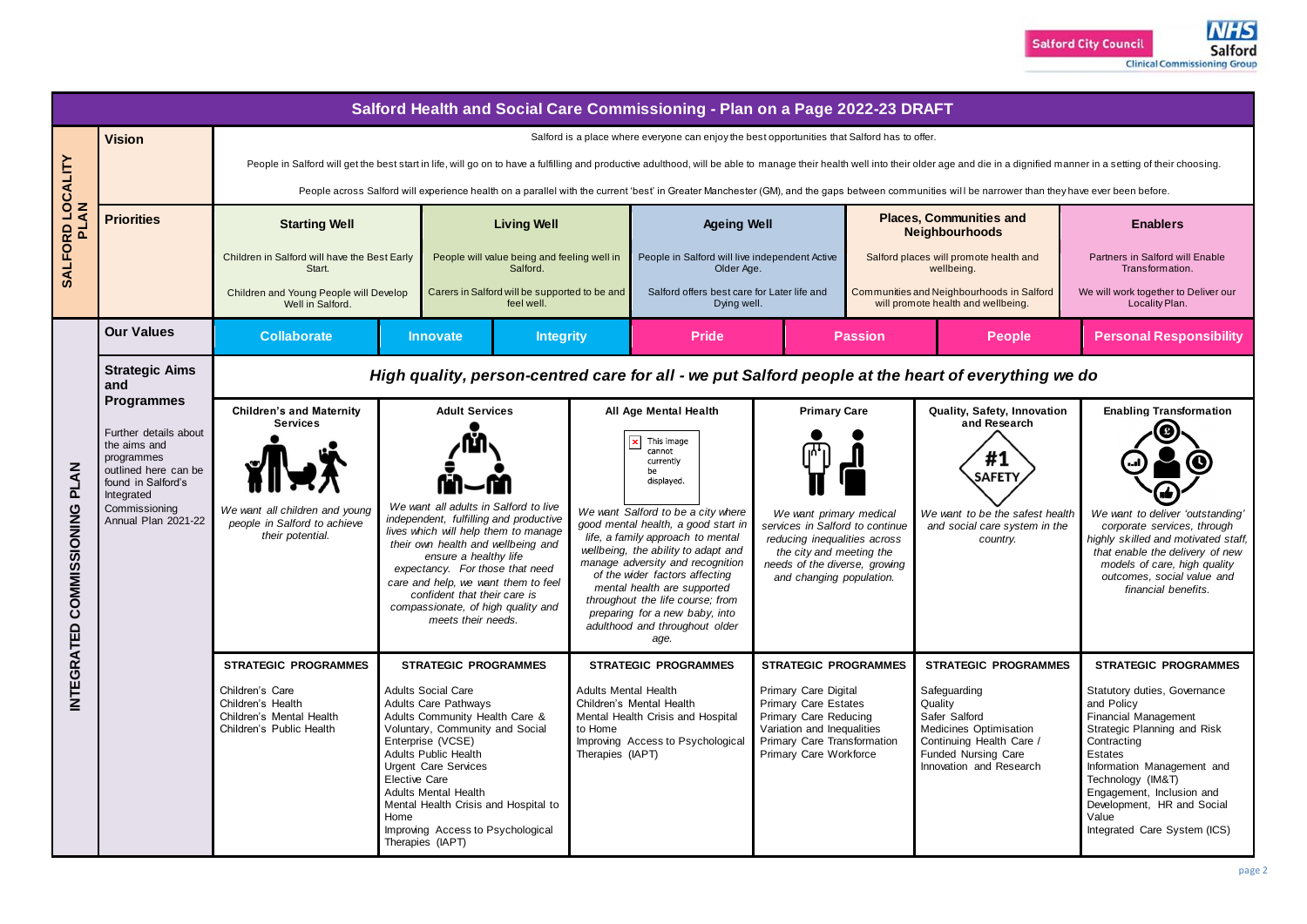

|                       |                                     |                      | <b>Adult Services</b> |
|-----------------------|-------------------------------------|----------------------|-----------------------|
| <b>Executive Lead</b> | Karen Proctor; Charlotte Ramsden    | <b>Lead Member</b>   | Cllr. John Merry      |
| <b>Joint Chairs</b>   | Cllr. John Merry; Dr. Jeremy Tankel | <b>Clinical Lead</b> | Tom Regan             |

*We want all adults in Salford to live independent, fulfilling and productive lives which will help them to manage their own health and wellbeing and ensure a healthy life expectancy. For those that need care and help, we want them to feel confident that their care is compassionate, of high quality and meets their needs.*

| <b>Strategic Programme</b> | Draft 2022-23 Actions                                                                                                                                                                               |
|----------------------------|-----------------------------------------------------------------------------------------------------------------------------------------------------------------------------------------------------|
| <b>Adults Social Care</b>  | Develop commissioning standards for technology enabled care                                                                                                                                         |
|                            | Implement the business plan, review the service model and<br>undertake improvement programme with the Independent Living<br>Service (NEW)                                                           |
|                            | Place Holder: a more detailed work plan for ASC is currently<br>being developed (NEW)                                                                                                               |
| <b>Adults Care Pathway</b> | Evaluate impact of investment in 24/7 integrated End of Life<br>Care specification                                                                                                                  |
|                            | Work with Salford Care Organisation and Neuro Integrated<br>Delivery Network to support the implementation of the single<br>Greater Manchester inpatient neurorehabilitation service                |
|                            | Agree a plan relating to the review of provision at The Maples                                                                                                                                      |
|                            | Confirm the long term commissioning arrangements for Oviva<br>Diabetes Support from April 2023 in light of the Greater<br>Manchester evaluation of structured education due in summer<br>2022 (NEW) |
|                            | Amend the service specification for the Anti-Coagulation service<br>in the light of self-testing and direct oral anticoagulants<br>(DOACs), in light of PCN DES targets                             |
|                            | Evaluate capacity and resources for End of Life Care, including<br>reviews of the care home facilitators service palliative care<br>counselling service                                             |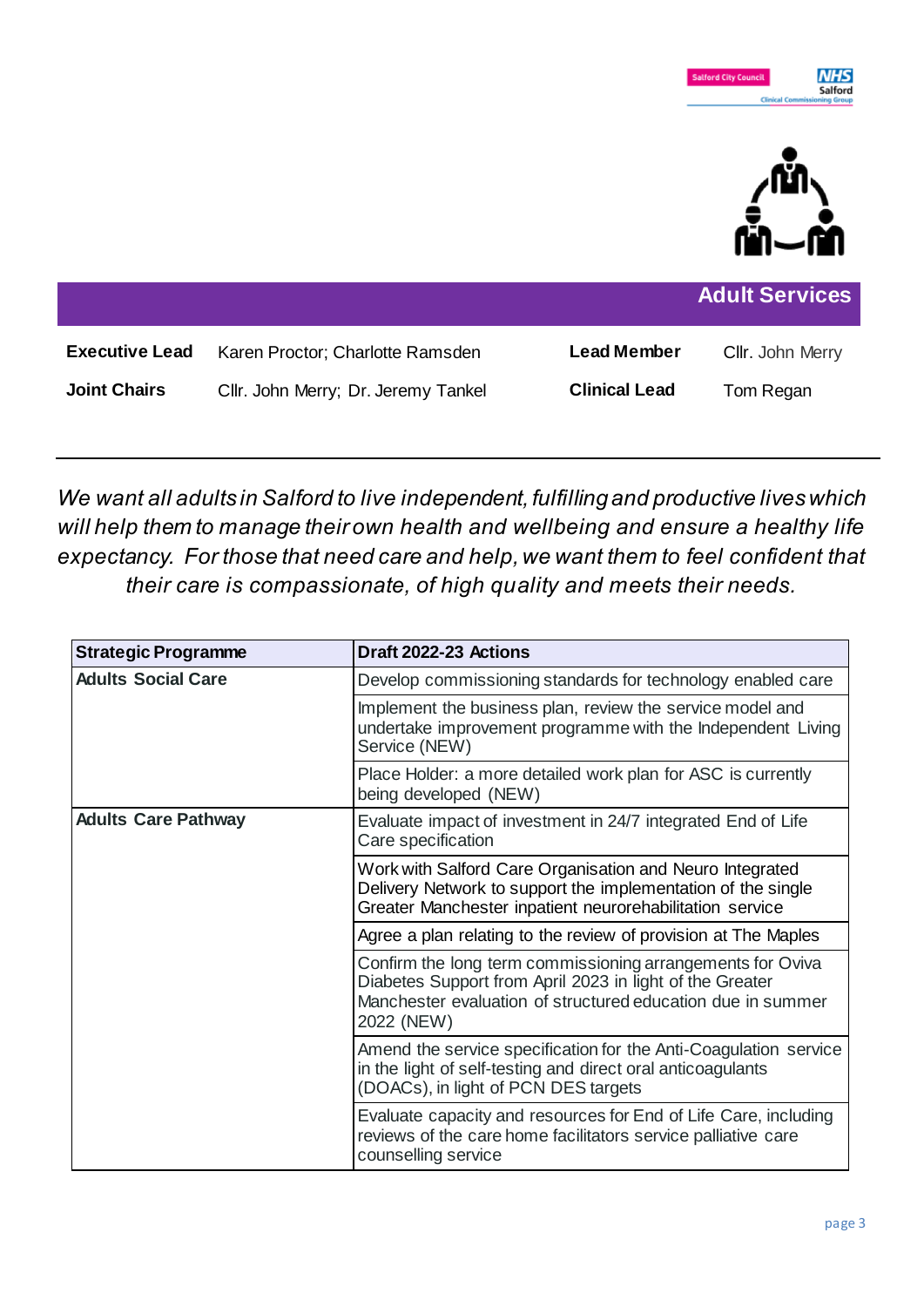| <b>Strategic Programme</b>                                                                                      | Draft 2022-23 Actions                                                                                                                                                                                                                        |
|-----------------------------------------------------------------------------------------------------------------|----------------------------------------------------------------------------------------------------------------------------------------------------------------------------------------------------------------------------------------------|
|                                                                                                                 | As a result of legislative changes to the Medical Certificate of<br>Cause of Death (MCCD), work with GP practices to<br>communicate, implement and monitor changes (NEW)                                                                     |
|                                                                                                                 | Working with partners increase uptake of the Diabetes<br>Prevention Programme in Salford (NEW - PG)                                                                                                                                          |
|                                                                                                                 | Working with partners increase uptake of lifestyle services<br>including low calorie diets, Digital Weight Management<br>Programme and digitally supported self-management services in<br>Salford (NEW - PG)                                 |
| <b>Adults Community Health Care &amp;</b><br><b>Voluntary, Community and Social</b><br><b>Enterprise (VCSE)</b> | System partners to review, clarify responsibilities/scope/remit<br>and re-invigorate the approach to neighbourhood leadership to<br>build, improve and further develop integrated neighbourhood<br>delivery (Locality wide workstream) (NEW) |
|                                                                                                                 | Work with Salford City Council colleagues to ensure there is<br>clarity around the various separate specifications within the CVS<br>contract for 2023/24 and beyond                                                                         |
|                                                                                                                 | Work with colleagues to understand if a review of community<br>cardiology services (e.g. Heart Failure, Rapid Access Chest<br>Pain Clinic (RACPC)) is required                                                                               |
|                                                                                                                 | Develop agreed programme of service improvement of the<br>services delivered by Aspire                                                                                                                                                       |
|                                                                                                                 | Confirm commissioning arrangements for Salford's<br>oximetry@home service                                                                                                                                                                    |
|                                                                                                                 | Confirm commissioning arrangements for Salford's community<br><b>COVID</b> services                                                                                                                                                          |
|                                                                                                                 | Oversee the Third Sector fund (NEW)                                                                                                                                                                                                          |
|                                                                                                                 | Support the implementation, measurement and further<br>development of Tier 1 Community Diagnostic Centres for Salford<br>(NEW)                                                                                                               |
| <b>Adults Public Health</b>                                                                                     | Develop an equity based Public Health Outcomes Framework<br>(PHOC) with Salford Community Leisure (SCL) for their<br>community-based delivery                                                                                                |
|                                                                                                                 | Oversee a strategic review of SCL Public Health commissioned<br>services                                                                                                                                                                     |
|                                                                                                                 | Publish and implement Salford Physical Activity Framework                                                                                                                                                                                    |
|                                                                                                                 | Sustain the CURE model and implement the GM service<br>Specification and regular performance monitoring                                                                                                                                      |
|                                                                                                                 | Set up a task and finish group to navigate the Sexual Health<br>service (SHS) recommissioning process or to improve the<br>existing SHS contract for the extension period, once the<br>approach has been agreed (NEW)                        |
|                                                                                                                 | Navigate the recommissioning process for substance misuse<br>services and agree service specification improvements and<br>timescales (NEW)                                                                                                   |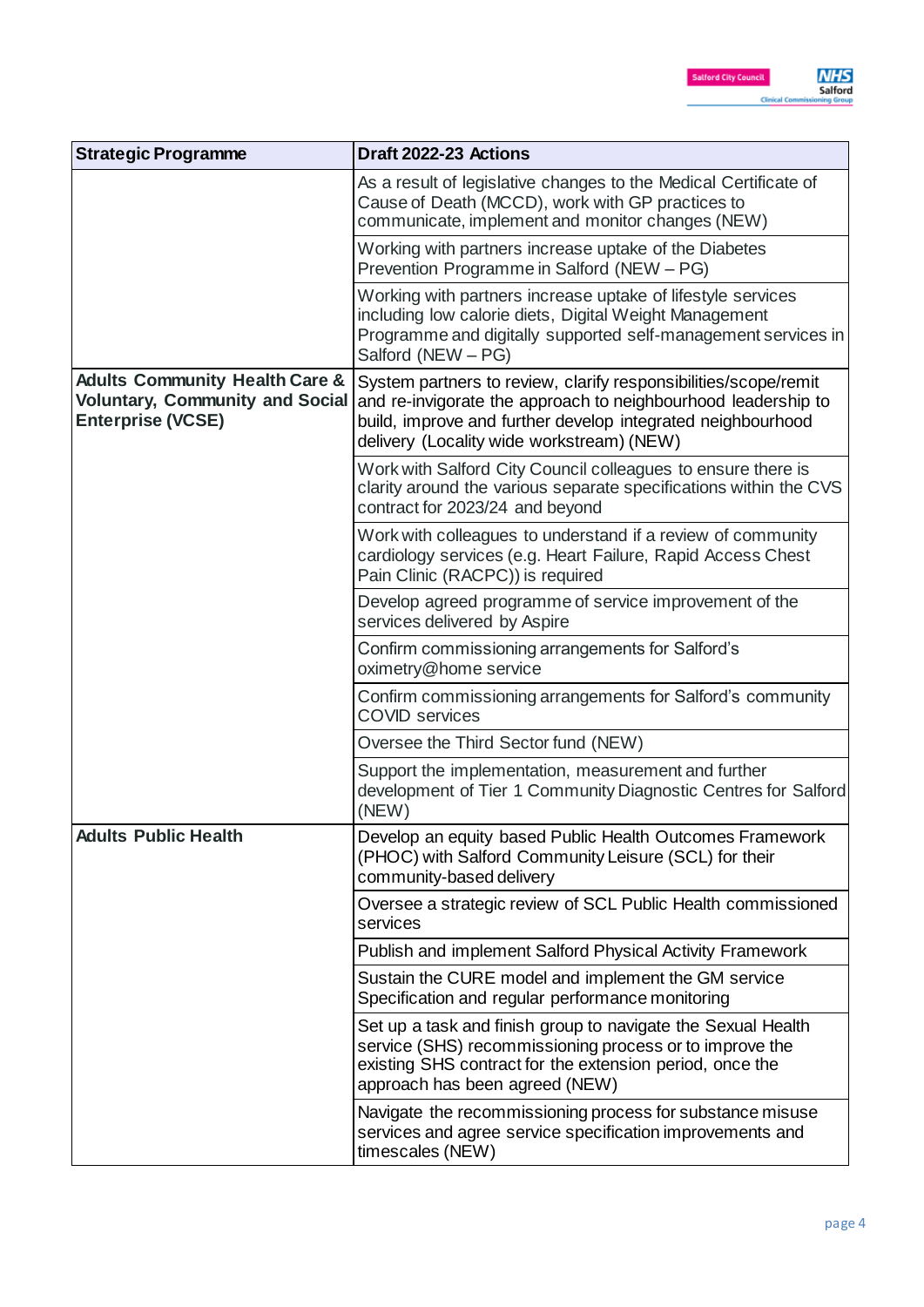

| <b>Strategic Programme</b> | Draft 2022-23 Actions                                                                                                                                                                                                             |
|----------------------------|-----------------------------------------------------------------------------------------------------------------------------------------------------------------------------------------------------------------------------------|
|                            | Set up a working group to develop an inclusive Communications<br>and Engagement plan that supports Public Health agendas<br>especially related to risk taking behaviours, using behavioural<br>insights approaches (NEW)          |
|                            | Further develop the Public Health Engagement and Inclusion<br>network of community organisations and leaders to enable<br>ongoing two-way dialogue with underserved communities<br>around health inequalities (NEW)               |
|                            | Develop and implement the approach for a strengths and asset-<br>based JSSNA (Joint Strategic Strengths and Needs<br>Assessment)                                                                                                  |
|                            | Develop joint working with Specialist Welfare Rights and Debt<br>Advice service to tackle health inequalities and triangulate data<br>from across council services for the JSSNA (NEW)                                            |
|                            | Develop a whole system approach to reduce smoking<br>prevalence in Salford including relaunching the tobacco harms<br>group and strategy development                                                                              |
|                            | Management of Health Care Associated Infection:<br>Monitor C. difficile and methicillin-resistant Staphylococcus<br>aureus (MRSA) rates and develop work programmes to support<br>the maintenance or possible reduction in rates. |
|                            | Management of Health Care Associated Infection:<br>Work across the health and social care system to support the<br>reduction of Escherichia coli (E. coli) rates.                                                                 |
|                            | Commission and implement a population health focused, age<br>well service that supports the WHO's (World Health<br>Organisation) Age Friendly City model                                                                          |
|                            | Establish governance and oversight arrangements and agree a<br>system-wide falls prevention programme (NEW)                                                                                                                       |
|                            | Develop a system wide approach to social prescribing in Salford                                                                                                                                                                   |
|                            | Work with the Primary Care Networks (PCNs) and<br>neighbourhoods to agree and implement the public health and<br>development plan                                                                                                 |
|                            | Develop the prioritisation process for annual JSSNA and wider<br>intelligence programme to also inform engagement and<br>inclusion activities                                                                                     |
|                            | Support Salford Lung Health Check Programme                                                                                                                                                                                       |
|                            | Lead the COVID response and recovery into BAU infectious<br>disease control working across council, NHS and wider partners,<br>dealing with surges and outbreaks                                                                  |
|                            | Develop All Age Obesity Strategy encompassing food, physical<br>activity and place interventions                                                                                                                                  |
|                            | Undertake community campaigns for public health and wellbeing<br>building on the Five Ways to Wellbeing, Healthy Living                                                                                                           |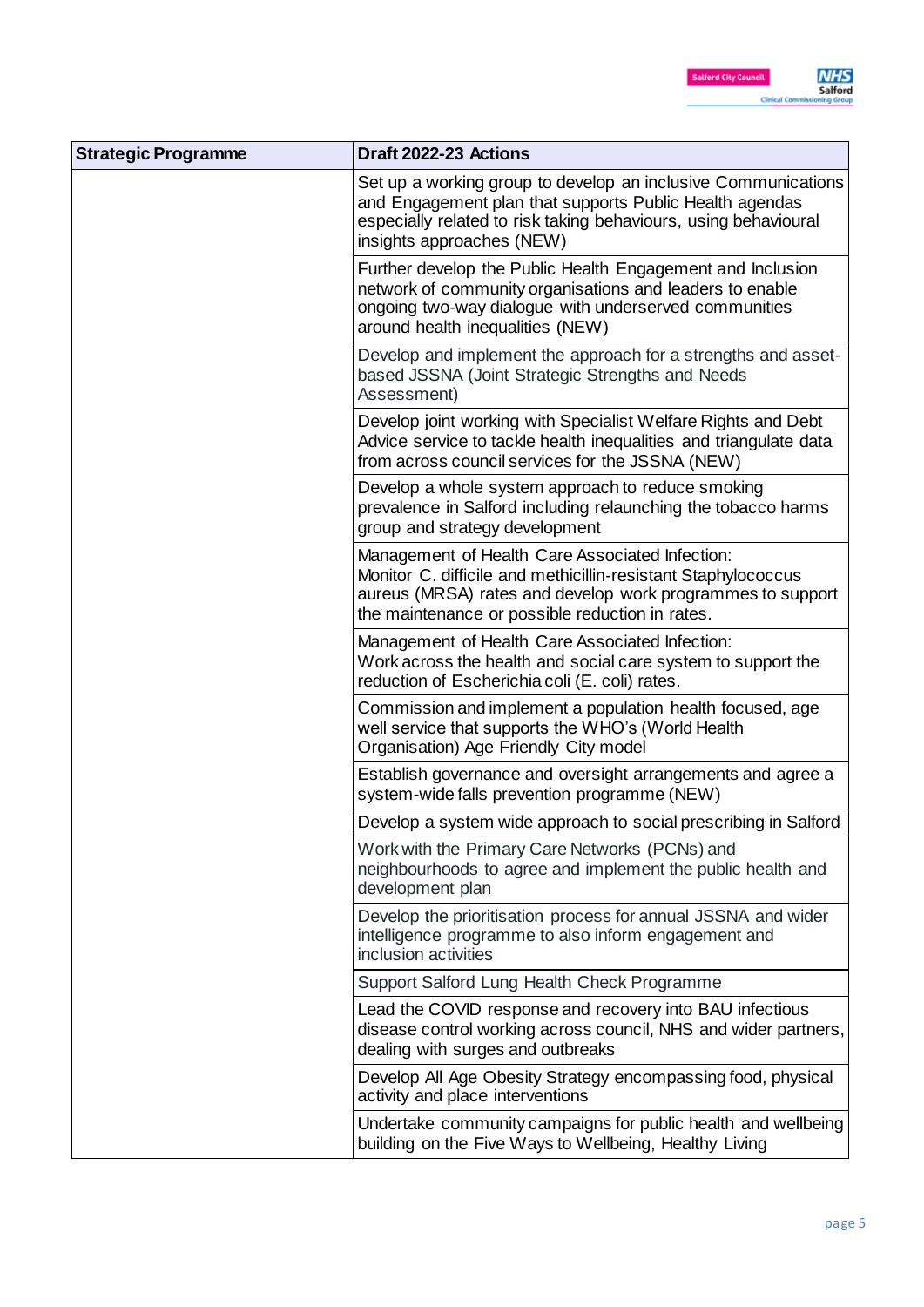| <b>Strategic Programme</b> | Draft 2022-23 Actions                                                                                                                                                                                                               |
|----------------------------|-------------------------------------------------------------------------------------------------------------------------------------------------------------------------------------------------------------------------------------|
|                            | Pharmacies, and the mental health champions work of Partners<br>in Salford (NEW)                                                                                                                                                    |
|                            | Finalise the cancer JSSNA and build on assets for cancer and<br>CVD prevention linked to PCN / neighbourhoods (NEW)                                                                                                                 |
|                            | Expand the Programme of COVID risk health checks, workplace<br>health, and uptake of NHS Health checks (NEW)                                                                                                                        |
|                            | Deliver the Health Improvement Service contract as a whole with<br>particular focus on the re-establishment of the community<br>development function and expansion of the emotional wellbeing<br>service offer (NEW)                |
|                            | Deliver the Community Vaccination Champion grant Programme<br>(NEW)                                                                                                                                                                 |
|                            | Continue to lead the Community Outreach and Wellbeing<br>response to COVID recovery, including the provision of outreach<br>and engagement, supporting vaccination amongst at risk<br>groups, and Long Covid recovery support (NEW) |
|                            | Ensure the successful delivery of the PHE Enhanced Adult<br>Weight Management service (NEW)                                                                                                                                         |
|                            | Expand the current Covid Risk Health Check offer to encompass<br>a holistic Workplace Wellbeing service offer (NEW)                                                                                                                 |
|                            | Continue to work with SRFT and Adult Social Care to develop<br>the Community Led Support and Wellbeing pathway within<br>hospital discharge and within neighbourhoods (Locality wide<br>workstream) (NEW)                           |
|                            | Improve uptake in the COVID vaccination and reducing<br>inequalities, roll out additional boosters and surges in line with<br>national guidance (NEW - PG)                                                                          |
|                            | Develop recovery plan for NHS public health screening and<br>routine immunisations using lessons learn from COVID reducing<br>inequalities (NEW - PG)                                                                               |
|                            | Develop Public health inequalities strategy to support the<br>recovery plan and other PH plans (NEW - PG)                                                                                                                           |
|                            | Lead JSSNA process that contributes to population health<br>management (NEW - PG)                                                                                                                                                   |
|                            | Deliver further analytics capability for NHS data and PCN data<br>for segmentation and risk stratification (NEW - PG)                                                                                                               |
|                            | Place marker: Add action about what we will do with data and<br>who will lead it (NEW PG)                                                                                                                                           |
|                            | We will work with partners for a whole system response to the<br>planning guidance requirements and especially work with the<br>PCNs on the Salford Standard and wider population health<br>developments.                           |
|                            | Planning guidance requirements:                                                                                                                                                                                                     |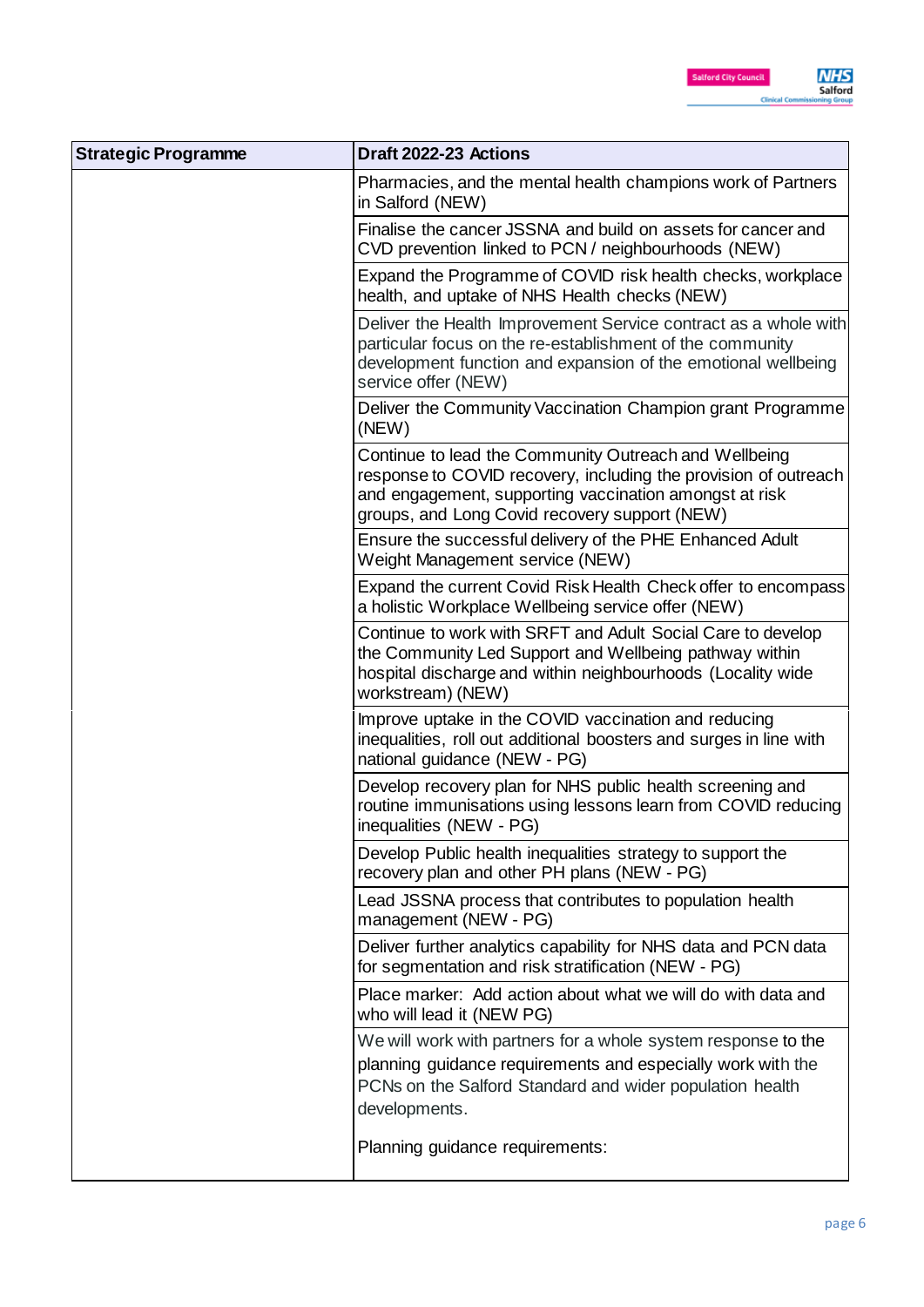| <b>Strategic Programme</b>  | Draft 2022-23 Actions                                                                                                                                                                                                                                                                                                                                                                                                                                                                                                                                                                                                                                                                                                                                    |
|-----------------------------|----------------------------------------------------------------------------------------------------------------------------------------------------------------------------------------------------------------------------------------------------------------------------------------------------------------------------------------------------------------------------------------------------------------------------------------------------------------------------------------------------------------------------------------------------------------------------------------------------------------------------------------------------------------------------------------------------------------------------------------------------------|
|                             | Develop robust plans for the prevention of ill-health, led by a<br>$\bullet$<br>nominated senior responsible officer (SRO). These plans<br>should reflect the primary and secondary prevention<br>deliverables as outlined in the NHS Long Term Plan, and the<br>key local priorities agreed by the ICS. Plans should set out<br>how system allocations will be deployed to:<br>Progress against the NHS Long Term Plan high impact<br>٠<br>actions to support respiratory, stroke and cardiac care,<br>implementing new models of care and rehabilitation,<br>including remote and digital models, and increasing<br>respiratory, hypertension, atrial fibrillation and high<br>cholesterol detection and monitoring/control to pre-pandemic<br>levels. |
| <b>Urgent Care Services</b> | Undertake and report on a second evaluation of EPiC24 pilot<br>model by September 2022 and facilitate a commissioning<br>decision for 23/24 onwards                                                                                                                                                                                                                                                                                                                                                                                                                                                                                                                                                                                                      |
|                             | Maintain accreditation with UTC standards and consider impact<br>of changes to use of CCG extended access monies on financial<br>sustainability of EPiC24 model (NEW)                                                                                                                                                                                                                                                                                                                                                                                                                                                                                                                                                                                    |
|                             | Facilitate agreement of strategic intent regarding the transfer of<br>delivery of extended access from EPiC24 model to PCNs and<br>facilitate transfer where PCNs have indicated an intention to<br>directly deliver and demonstrate readiness (NEW)                                                                                                                                                                                                                                                                                                                                                                                                                                                                                                     |
|                             | Facilitate the transfer of CCG extended access to PCN delivery<br>(or sub-contracting) under the Network DES Enhanced Access<br>service offer from October 2022.                                                                                                                                                                                                                                                                                                                                                                                                                                                                                                                                                                                         |
|                             | Review access to Acute Paediatric Services <i>i.e.</i> Paediatric<br>Assessment and Decision Area (PANDA) Unit provision and<br>paediatric inpatient and surgical beds                                                                                                                                                                                                                                                                                                                                                                                                                                                                                                                                                                                   |
|                             | Work with system partners to establish robust monitoring for and<br>reduction of community service waiting lists (NEW - PG)                                                                                                                                                                                                                                                                                                                                                                                                                                                                                                                                                                                                                              |
|                             | Work with system partners to roll out virtual wards in line with<br>national expectations (NEW - PG)                                                                                                                                                                                                                                                                                                                                                                                                                                                                                                                                                                                                                                                     |
|                             | Work with system partners to design, plan for and commission<br>Anticipatory Care services in line with the forthcoming national<br>operating model for Anticipatory Care (NEW - PG)                                                                                                                                                                                                                                                                                                                                                                                                                                                                                                                                                                     |
|                             | Work with GM and NCA/GMMH to promote and understand use<br>of digital treatment solutions as per digital plan (NEW – PG)                                                                                                                                                                                                                                                                                                                                                                                                                                                                                                                                                                                                                                 |
|                             | Consider the requirement to deliver radical improvements in<br>quality and availability against national data requirements and<br>clinical standards, including the priority areas of urgent care<br>response and musculoskeletal (MSK), developing and<br>implementing an action plan as appropriate $(NEW - PG)$                                                                                                                                                                                                                                                                                                                                                                                                                                       |
|                             | Identify and agree 10 additional discharge to assess beds (on<br>top of the existing 60 beds at Bevan Unit) to help facilitate<br>discharge from hospital. Maintain flexibility within the<br>Community bed base (Locality wide workstream) (NEW - PG)                                                                                                                                                                                                                                                                                                                                                                                                                                                                                                   |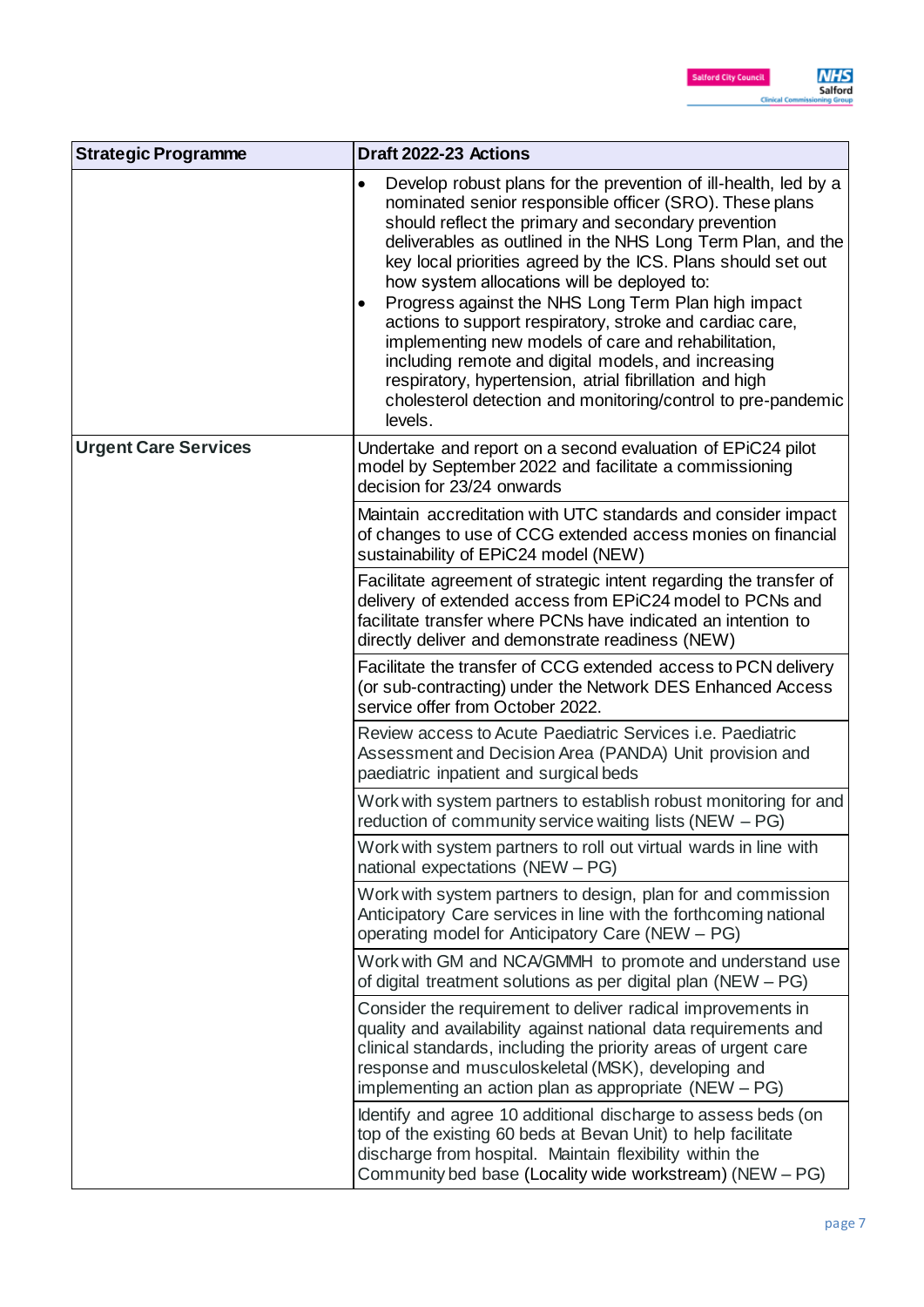| <b>Strategic Programme</b> | Draft 2022-23 Actions                                                                                                                                                                                                                                      |
|----------------------------|------------------------------------------------------------------------------------------------------------------------------------------------------------------------------------------------------------------------------------------------------------|
|                            | Work with Salford Care Organisation to agree and monitor a<br>benefits realisation plan for the hospital discharge Homefirst<br>investment (Locality wide workstream) (NEW)                                                                                |
|                            | Continue to monitor the two hour community response and work<br>to the agreed specification and implementation programme<br>$(NEW - PG)$                                                                                                                   |
|                            | Work with Salford Care Organisation to agree and monitor a<br>benefits realisation plan for the Urgent Response Team and<br>Homesafe Team investment (Locality wide workstream) (NEW)                                                                      |
| <b>Elective Care</b>       | Ensure Salford's population have optimum access to<br>independent sector hospital (i.e. Oaklands) capacity                                                                                                                                                 |
|                            | Support Northern Care Alliance (NCA) Urology Transformation<br>Implementation                                                                                                                                                                              |
|                            | Support the delivery of system elective care recovery with an<br>ambition to deliver over 10% more elective activity than before<br>the pandemic and reduce long waits                                                                                     |
|                            | Review current capacity for Vasectomy services to meet the<br>needs of Salford's population                                                                                                                                                                |
|                            | Support development of Dermatology services across Greater<br>Manchester and progress local workstreams (e.g. Clinical<br>education & training Programme, advice & guidance)                                                                               |
|                            | Support development of rapid access diagnostics for Salford's<br>cancer patients                                                                                                                                                                           |
|                            | Support improvements in diagnostic performance                                                                                                                                                                                                             |
|                            | Outpatient reform: Ensure main providers meet 30%<br>requirements from Long Term Plan (Digital)                                                                                                                                                            |
|                            | Review access to orthopaedic elective surgery following the<br>development of the NCA Orthopaedic single shared service                                                                                                                                    |
|                            | Deliver local actions outlined in ICBs cancer plan, and aligned to<br>GM cancer plan & national planning requirements                                                                                                                                      |
|                            | Support and monitor the roll-out of the new provision for NOUS<br>(NEW)                                                                                                                                                                                    |
|                            | Support the NCA to undertake EIAs and QIAs related to<br>proposed secondary care service changes (as a result of COVID<br>impact and PAHT disaggregation) and progress proposals<br>through locality governance structures (NEW)                           |
|                            | Support and review local plans to progress outpatient reform<br>including the expansion in uptake of PIFU, use of referral<br>optimisation / specialist advice services (i.e. A&G, Consultant<br>Connect, RAS) in line with national planning requirements |
|                            | Support the development of the NCA's Salford Locality<br>Community Diagnostic Centre business case and<br>implementation. This will support delivery of the required<br>increase in diagnostic capacity to a minimum of 120%                               |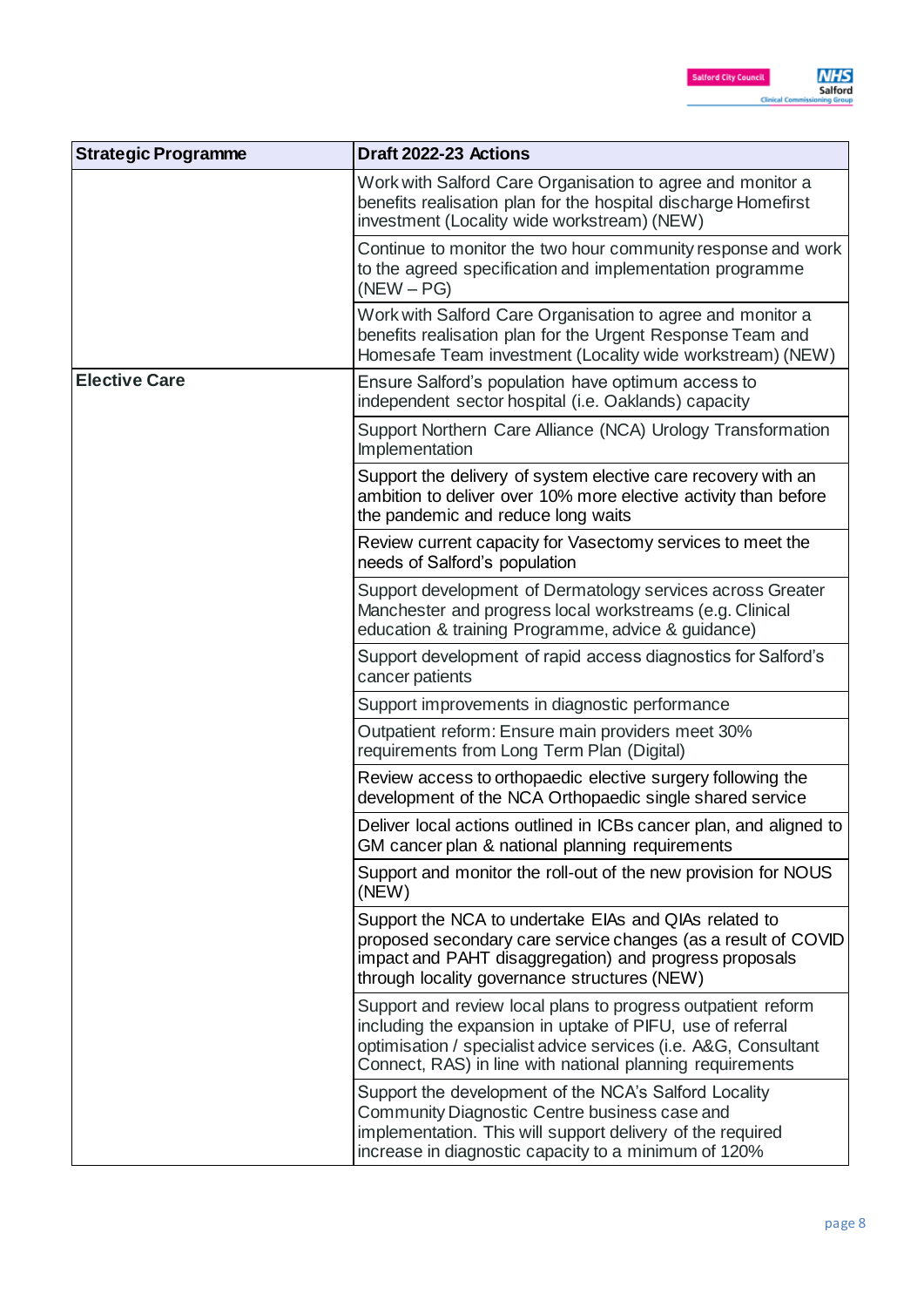| <b>Strategic Programme</b>                                          | Draft 2022-23 Actions                                                                                                                                                                                                                                                                                                                                                        |
|---------------------------------------------------------------------|------------------------------------------------------------------------------------------------------------------------------------------------------------------------------------------------------------------------------------------------------------------------------------------------------------------------------------------------------------------------------|
| <b>Adults Mental Health</b>                                         | Undertake suicide prevention training Programme with key<br>frontline workers                                                                                                                                                                                                                                                                                                |
|                                                                     | Oversee the citywide rollout of Living Well and the begin<br>transformation of Community Mental Health Teams                                                                                                                                                                                                                                                                 |
|                                                                     | Co-ordinate the approach for parent-infant mental health<br>including Improving Access to Psychological Therapies (IAPT)<br>and early intervention to improve attachment and bonding                                                                                                                                                                                         |
|                                                                     | Develop diagnostic and post diagnostic services for ASD<br>(Autistic Spectrum Disorder) in line with national policy and<br>standards                                                                                                                                                                                                                                        |
|                                                                     | Develop a Salford priorities Programme in response to the GM<br>Autism strategy                                                                                                                                                                                                                                                                                              |
|                                                                     | Improve and widen the offer for complex service<br>users/rehab/specialist placements, including repatriation                                                                                                                                                                                                                                                                 |
| <b>Mental Health Crisis and Hospital</b><br>to Home                 | Improve crisis care response in Salford including early<br>intervention/prevention and step down support for Young People<br>in distress (Parachute) and improve co-ordination across<br>pathways and between services (NEW)                                                                                                                                                 |
|                                                                     | Review mental health care pathways including:<br>- Role and function of adult mental health residential care<br>- Supported accommodation                                                                                                                                                                                                                                    |
|                                                                     | Oversee the implementation of the Urgent Care Listening<br>Lounge and the phased approach to opening up access                                                                                                                                                                                                                                                               |
| <b>Improving Access to</b><br><b>Psychological Therapies (IAPT)</b> | Improve pathways between Improving Access to Psychological<br>Therapies (IAPT) services and key physical health services such<br>as Health Psychology, Cardiology, Chronic obstructive<br>pulmonary disease (COPD) and Diabetes, and explore potential<br>of how this could contribute to meeting IAPT Long Term<br>Conditions (LTCs) Five Year Forward View (FYFV) ambition |
|                                                                     | Review services in light of COVID recovery - determine and<br>implement restoration activities relevant to IAPT in accordance<br>with GM recovery plans and national planning guidance                                                                                                                                                                                       |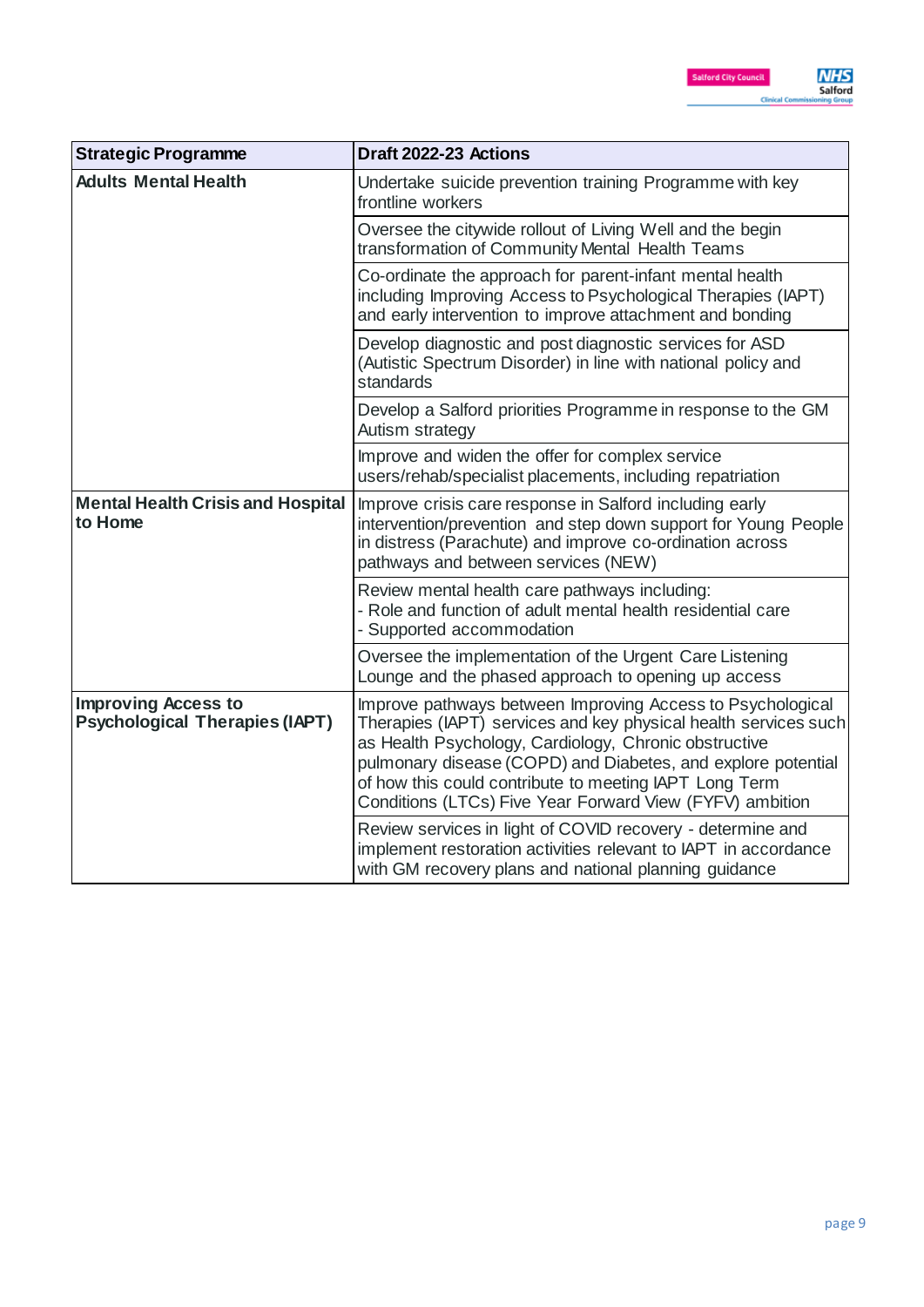

|                     |                                                        | <b>Children's and Maternity Services</b> |               |
|---------------------|--------------------------------------------------------|------------------------------------------|---------------|
|                     | <b>Executive Lead</b> Charlotte Ramsden; Karen Proctor | Lead Member Cllr. Jim<br>Cammell         |               |
| <b>Joint Chairs</b> | Cllr. Jim Cammell; Dr. Nick Browne                     | <b>Clinical Lead</b>                     | Wan Ley-Yeung |

*We want all children and young people in Salford to achieve their potential.*

| <b>Strategic Programme</b> | Draft 2022-23 Actions                                                                                                                                                                                                                  |
|----------------------------|----------------------------------------------------------------------------------------------------------------------------------------------------------------------------------------------------------------------------------------|
| <b>Children's Care</b>     | Review services in light of COVID recovery - determine and<br>implement restoration activities relevant to Children's Care in<br>accordance with GM recovery plans and planning guidance                                               |
|                            | Embed and further develop an integrated locality model to<br>ensure families, children and young people (0-25 years) are<br>offered early help which is timely and empowers families to take<br>control of their lives                 |
|                            | Explore the integration of transitional and contextual<br>safeguarding and develop an overarching strategy with partners<br>and complex safeguarding teams                                                                             |
|                            | Implement domestic abuse services for children's and adult<br>services                                                                                                                                                                 |
|                            | Implement the Family Partnership Model in Children's social<br>care and evaluate the impact in Early Help services                                                                                                                     |
|                            | Evidence a reduction in the number of parents who have<br>repeated children looked after following birth, through the<br>Strengthening Families Programme; and engage the Early Help<br>Neighbourhood Group to identify gaps and scale |
|                            | Implement a whole system approach to trauma and adversity<br>and link to Greater Manchester developments                                                                                                                               |
|                            | Implement the business case for the revised needs-led<br>integrated neuro-development pathway for children and young<br>people aged 0-25                                                                                               |
|                            | Implement the recruitment and retention strategy for children's<br>services workforce                                                                                                                                                  |
|                            | Produce an all age Adolescence Strategy                                                                                                                                                                                                |
|                            | Refine the Route29 offer to include younger children                                                                                                                                                                                   |
|                            | Deliver the SEND Strategy and action plan                                                                                                                                                                                              |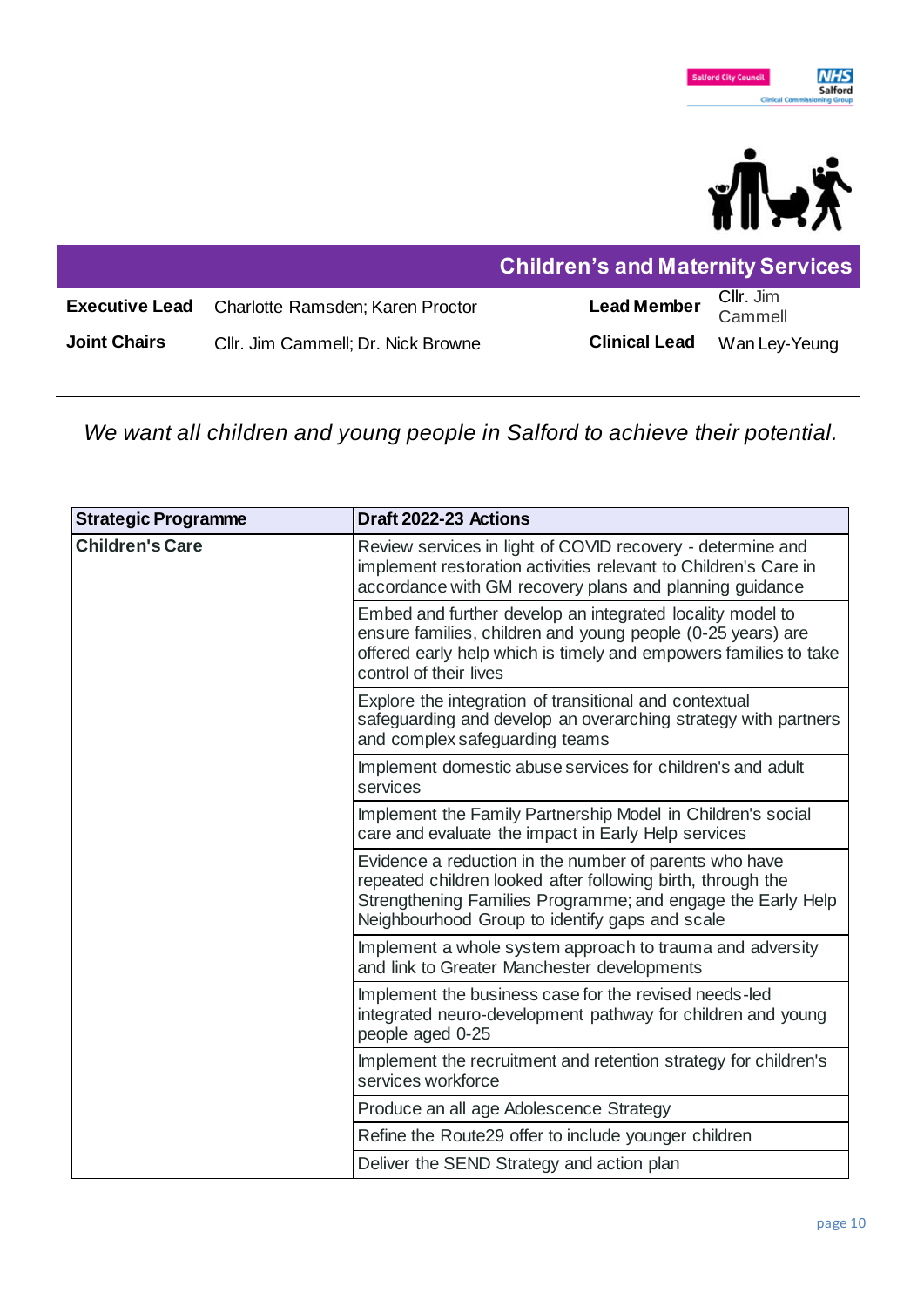| <b>Strategic Programme</b> | Draft 2022-23 Actions                                                                                                                                                                                   |
|----------------------------|---------------------------------------------------------------------------------------------------------------------------------------------------------------------------------------------------------|
|                            | Refresh the Salford Employment Partnership Skills Strategy and<br>action plan                                                                                                                           |
|                            | Review the council's Employment Skills offer and package of<br>support                                                                                                                                  |
|                            | Support effective leadership in schools (supporting effective<br>learning, improving school governance, strengthening<br>safeguarding)                                                                  |
|                            | Ensure there is sufficiency and quality of school provision                                                                                                                                             |
|                            | Oversee the Invest to save transformation Programmes (NEW)                                                                                                                                              |
|                            | Implement the Strengthening Families extension (NEW)                                                                                                                                                    |
|                            | Implement the extension of Family Group Conferencing (NEW)                                                                                                                                              |
|                            | Implement the Choose to Change Programme (NEW)                                                                                                                                                          |
|                            | Implement the extension of Route 29 (NEW)                                                                                                                                                               |
|                            | Implement Early Help in the Bridge (NEW)                                                                                                                                                                |
|                            | Implement and Pilot the Parachute team development (NEW)                                                                                                                                                |
| <b>Children's Health</b>   | Identify the needs and options for paediatric End of Life and<br><b>Palliative Care services</b>                                                                                                        |
|                            | Following approval of the business case, support the<br>implementation and monitoring of newly commissioned<br>Paediatric Occupational Therapy and Physiotherapy services<br>(NEW)                      |
|                            | Work with system partners to implement projects related to the<br>reduction of paediatric avoidable admissions including a review<br>and refresh of the Gastroenterology pathway implemented in<br>2020 |
|                            | Implement the strategy for individual budgets for children and<br>young people                                                                                                                          |
|                            | Following agreement of the amended Paediatric Ophthalmology<br>service specification embed and monitor new arrangements<br>(NEW)                                                                        |
|                            | Review and monitor the Ingleside Partner Collaborative (NEW)                                                                                                                                            |
|                            | Support the implementation and monitor the delivery of<br>Community Paediatrics following approval of the business case<br>in 21/22 (NEW)                                                               |
|                            | Agree a local plan in response to the Greater Manchester<br>services specification for Children's Community Nursing team                                                                                |
|                            | Evaluate implementation of paediatric Speech Language and<br><b>Communication Needs specification</b>                                                                                                   |
|                            | Agree a business case for Paediatric Orthotics and MSK (NEW)                                                                                                                                            |
|                            | Implement the Paediatric Asthma Care Bundle (NEW)                                                                                                                                                       |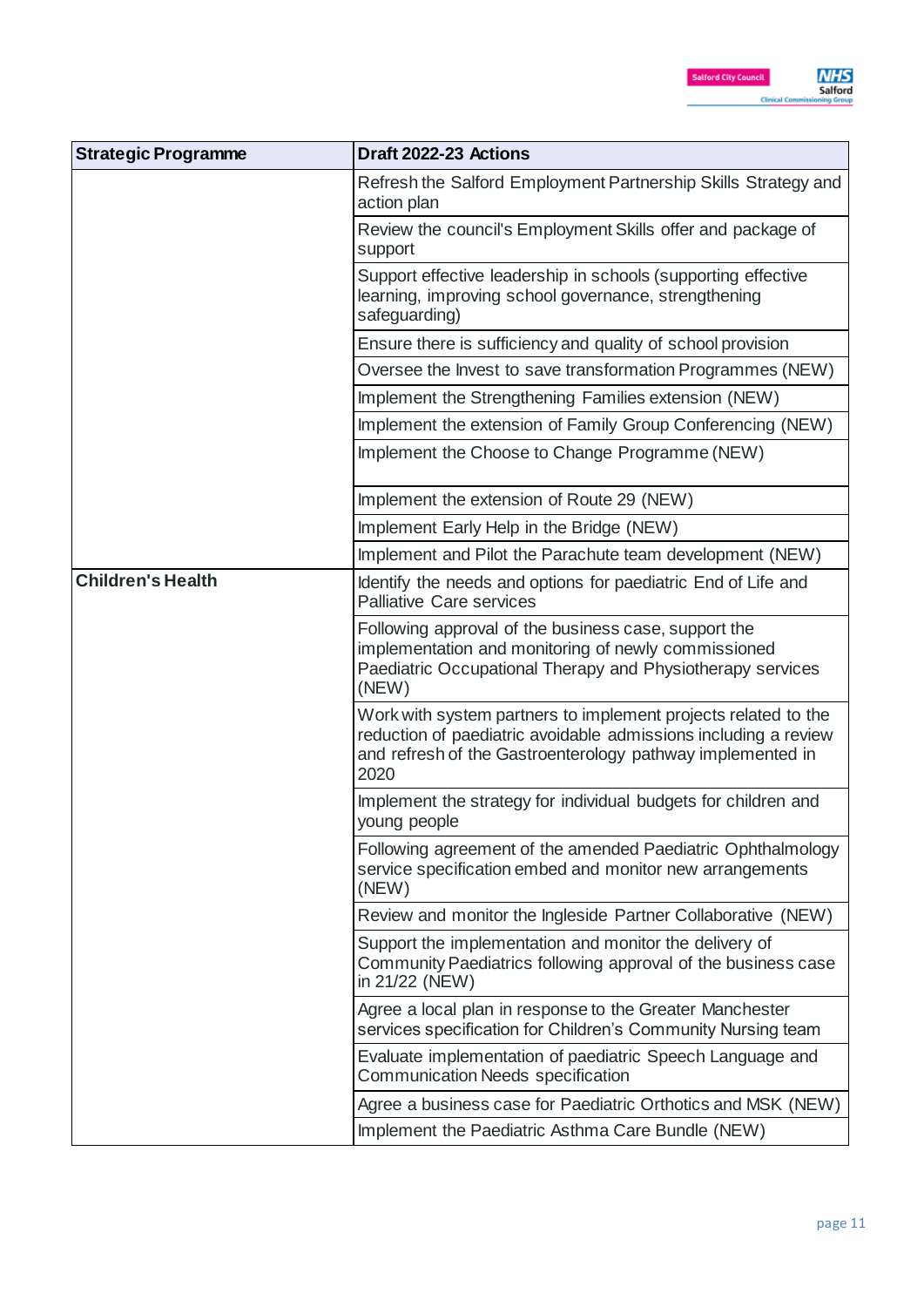| <b>Strategic Programme</b>      | Draft 2022-23 Actions                                                                                                                                                                                                                   |
|---------------------------------|-----------------------------------------------------------------------------------------------------------------------------------------------------------------------------------------------------------------------------------------|
|                                 | Review of the Healthy Start Vitamins (vitamin D)<br>commission/service specification and resulting actions in light of<br>GM population health review (NEW)                                                                             |
|                                 | Implement Foetal Alcohol Spectrum Disorder (FASD) quality<br>standards (NEW)                                                                                                                                                            |
|                                 | Support the implementation of local paediatric long Covid clinics<br>and pathways (NEW)                                                                                                                                                 |
| <b>Children's Mental Health</b> | Co-ordinate the approach for parent-infant mental health to<br>provide early intervention to improve attachment and bonding                                                                                                             |
|                                 | Monitor the impact of the Integrated Transitions policy                                                                                                                                                                                 |
|                                 | Review counselling for children and young people within Salford<br>(including bereavement and palliative care)<br>- the provider served notice on the contract and the review<br>needs to be re-commissioned                            |
|                                 | Continue to review and report on services in light of COVID<br>recovery - determine and implement restoration activities<br>relevant to children's mental health in accordance with GM<br>recovery plans and national planning guidance |
|                                 | Delivery of Thrive Training and Workforce Development<br>Programme (including suicide Awareness/ASIST, Mental health<br>first Aid, Connect 5, LGBTQ+ and other identified needs                                                         |
|                                 | Develop an approach to personal budgets in mental health                                                                                                                                                                                |
|                                 | Develop an approach to supporting the mental health needs of<br>children with special educational needs and disability (SEND)                                                                                                           |
| <b>Children's Public Health</b> | Refresh and implement the Children's Obesity Strategic Action<br>Plan working with partners to scope future actions around food,<br>physical activity and place                                                                         |
|                                 | Implement and evaluate the impact of the Greater Manchester<br>(GM) Oral Transformation Programme and seek other<br>opportunities to improve oral health in children                                                                    |
|                                 | Continue to work with ICB locality on the redesign of the weight<br>management pathway and strengthen the services for children<br>and young people                                                                                     |
|                                 | Identify the needs of children and young people in Salford to<br>make healthy choices, stay safe and minimise risky behaviours<br>by undertaking a needs assessment and social insight work                                             |
|                                 | Undertake a review of unintentional injuries and develop a plan<br>to reduce the causal factors                                                                                                                                         |
|                                 | Review the GM Children's Oral Health Programme and map<br>dental extractions locally to develop a local plan for intervention                                                                                                           |
|                                 | Deliver the Holiday Food and Activity Programme for 2022<br>through the delivery of 3,500 food and activity scheme places for<br>children on free school meals at Easter, Summer and Christmas<br>(NEW)                                 |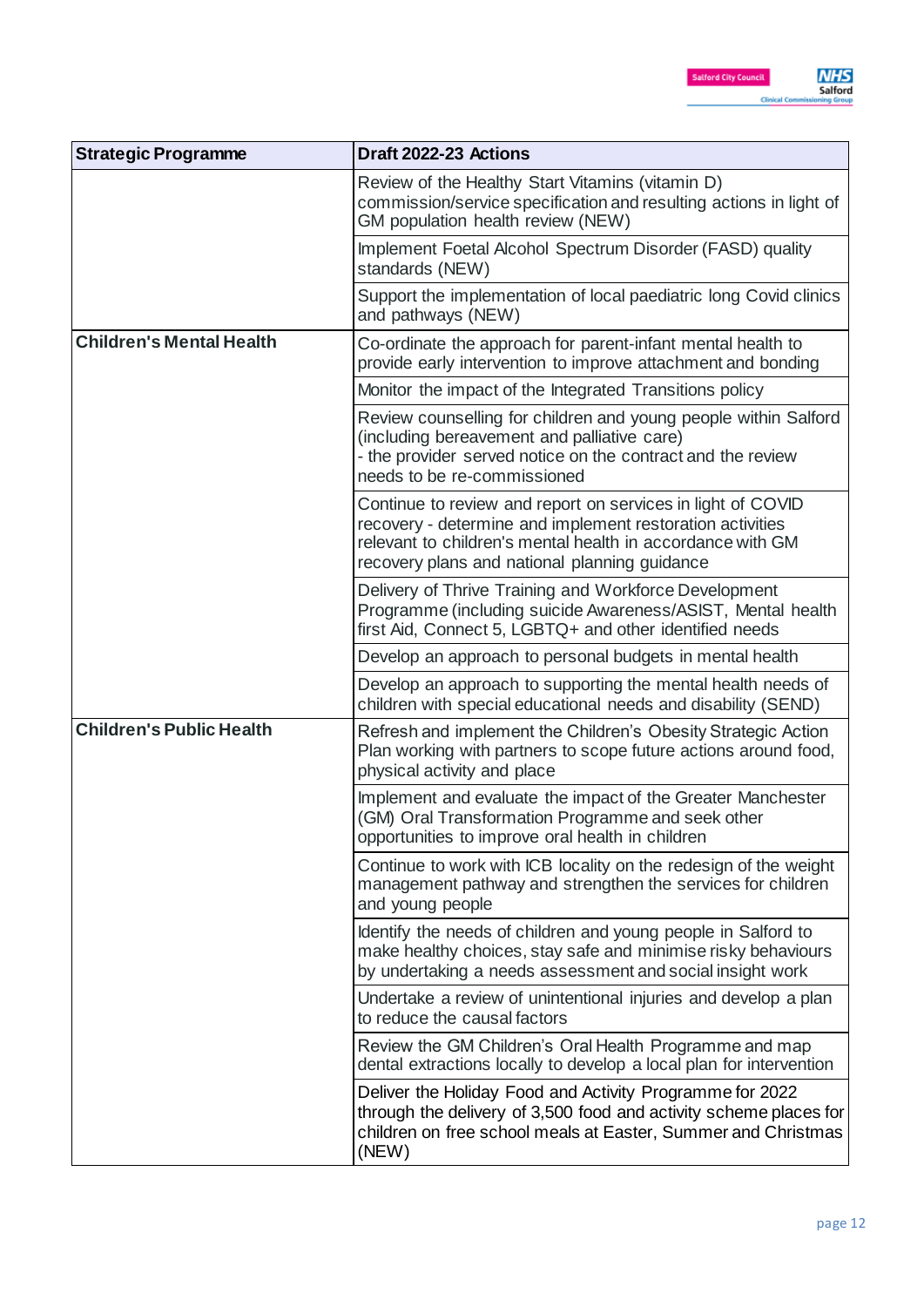

|                       |                                  | <b>All Age Mental Health</b> |                            |
|-----------------------|----------------------------------|------------------------------|----------------------------|
| <b>Executive Lead</b> | Karen Proctor; Charlotte Ramsden | <b>Lead Member</b>           | <b>Cllr.</b> Damian Bailey |
|                       |                                  | <b>Clinical Lead</b>         | Dr. Jenny Walton           |

We want Salford to be a city where good mental health, a good start in life, a family approach to mental wellbeing, the ability to adapt and manage adversity and recognition of the wider factors affecting mental health are supported throughout the life course; from preparing for a new baby, into adulthood and throughout older age.

| <b>Strategic Programme</b>                          | Draft 2022-23 Actions                                                                                                                                                                                                  |
|-----------------------------------------------------|------------------------------------------------------------------------------------------------------------------------------------------------------------------------------------------------------------------------|
| <b>Adults Mental Health</b>                         | Undertake suicide prevention training Programme with key<br>frontline workers                                                                                                                                          |
|                                                     | Oversee the citywide rollout of Living Well and the begin<br>transformation of Community Mental Health Teams                                                                                                           |
|                                                     | Co-ordinate the approach for parent-infant mental health<br>including Improving Access to Psychological Therapies (IAPT)<br>and early intervention to improve attachment and bonding                                   |
|                                                     | Develop diagnostic and post diagnostic services for ASD<br>(Autistic Spectrum Disorder) in line with national policy and<br>standards                                                                                  |
|                                                     | Develop a Salford priorities Programme in response to the GM<br>Autism strategy                                                                                                                                        |
|                                                     | Improve and widen the offer for complex service<br>users/rehab/specialist placements, including repatriation                                                                                                           |
| <b>Mental Health Crisis and Hospital</b><br>to Home | Improve crisis care response in Salford including early<br>intervention/prevention and step down support for Young People<br>in distress (Parachute) and improve co-ordination across<br>pathways and between services |
|                                                     | Review mental health care pathways including:<br>- Role and function of adult mental health residential care<br>- Supported accommodation                                                                              |
|                                                     | Oversee the implementation of the Urgent Care Listening<br>Lounge and the phased approach to opening up access (NEW)                                                                                                   |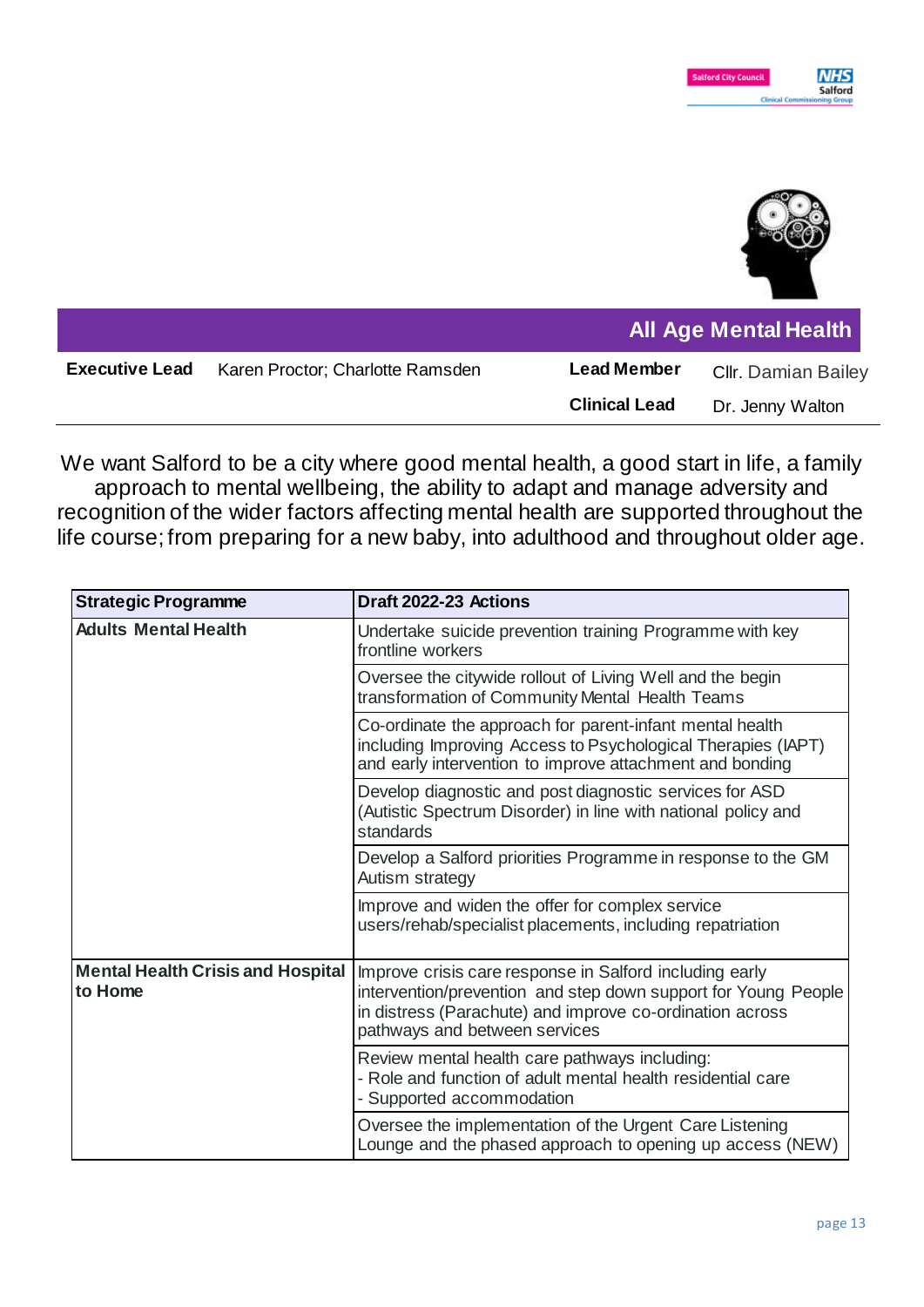| <b>Strategic Programme</b>                                          | Draft 2022-23 Actions                                                                                                                                                                                                                                                                                                                                                        |
|---------------------------------------------------------------------|------------------------------------------------------------------------------------------------------------------------------------------------------------------------------------------------------------------------------------------------------------------------------------------------------------------------------------------------------------------------------|
| <b>Improving Access to</b><br><b>Psychological Therapies (IAPT)</b> | Improve pathways between Improving Access to Psychological<br>Therapies (IAPT) services and key physical health services such<br>as Health Psychology, Cardiology, Chronic obstructive<br>pulmonary disease (COPD) and Diabetes, and explore potential<br>of how this could contribute to meeting IAPT Long Term<br>Conditions (LTCs) Five Year Forward View (FYFV) ambition |
|                                                                     | Review services in light of COVID recovery - determine and<br>implement restoration activities relevant to IAPT in accordance<br>with GM recovery plans and national planning guidance                                                                                                                                                                                       |
| <b>Children's Mental Health</b>                                     | Co-ordinate the approach for parent-infant mental health to<br>provide early intervention to improve attachment and bonding                                                                                                                                                                                                                                                  |
|                                                                     | Monitor the impact of the Integrated Transitions policy                                                                                                                                                                                                                                                                                                                      |
|                                                                     | Review counselling for children and young people within Salford<br>(including bereavement and palliative care)<br>- the provider served notice on the contract and the review<br>needs to be re-commissioned                                                                                                                                                                 |
|                                                                     | Continue to review and report on services in light of COVID<br>recovery - determine and implement restoration activities<br>relevant to children's mental health in accordance with GM<br>recovery plans and national planning guidance                                                                                                                                      |
|                                                                     | Delivery of Thrive Training and Workforce Development<br>Programme (including suicide Awareness/ASIST, Mental health<br>first Aid, Connect 5, LGBTQ+ and other identified needs                                                                                                                                                                                              |
|                                                                     | Develop an approach to personal budgets in mental health                                                                                                                                                                                                                                                                                                                     |
|                                                                     | Develop an approach to supporting the mental health needs of<br>children with special educational needs and disability (SEND)                                                                                                                                                                                                                                                |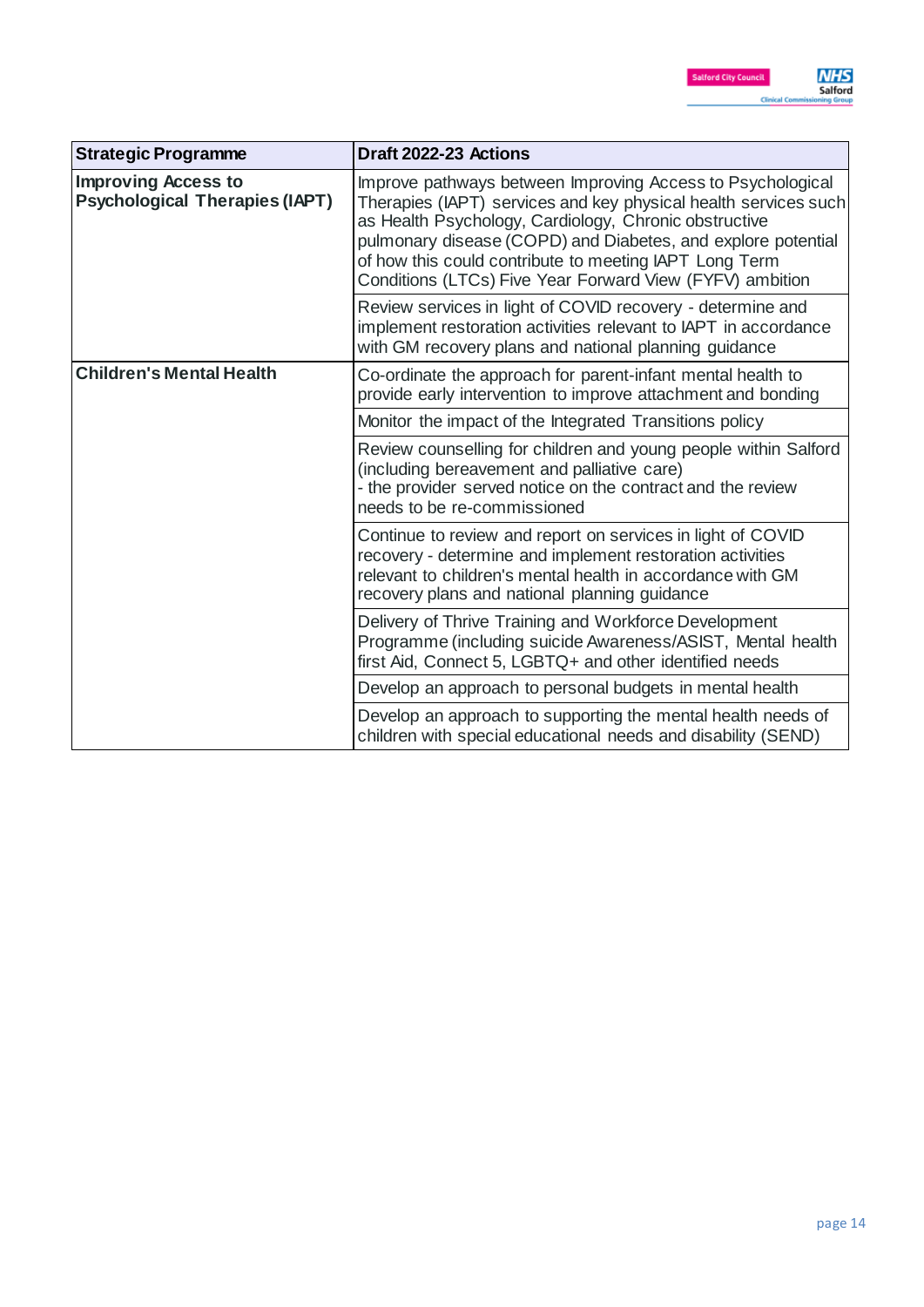

**Primary Care**

**Executive Lead** Karen Proctor **Lead Member** Cllr. Jim Cammell; Cllr John Merry

**Chair** Brian Wroe

*We want primary medical services in Salford to continue reducing inequalities across the city and meeting the needs of the diverse, growing and changing population.* 

| <b>Strategic Programme</b>                                 | Draft 2022-23 Actions                                                                                                                                                                         |
|------------------------------------------------------------|-----------------------------------------------------------------------------------------------------------------------------------------------------------------------------------------------|
| <b>Primary Care Digital</b>                                | Develop a dashboard to support Primary Care Networks (PCNs)<br>in the development, delivery and monitoring of the Impact and<br>Investment Fund (IIF) metrics                                 |
|                                                            | Contribute for the Salford locality to the GM ICS IM&T plan with<br>local sections on digital inclusion, NHS app usage, increased<br>digital maturity in Primary Care and net zero (NEW - PG) |
|                                                            | Implement the GM Primary Care Digital First Programme (NEW<br>$-PG$                                                                                                                           |
| <b>Primary Care Estates</b>                                | Determine the scope of The Quays development informed by<br>the progress of The Quays pilot and progress to outline<br>specification                                                          |
|                                                            | Progress the Lower Broughton scheme to approved agreement<br>with developer                                                                                                                   |
|                                                            | Progress development of Primary Care estate in Irlam                                                                                                                                          |
|                                                            | Progress development of The Limes                                                                                                                                                             |
|                                                            | Transition the one remaining practice to the new premises in<br>Little Hulton and facilitate agreement regarding community<br>services use                                                    |
|                                                            | Develop business plan for approval for Primary Care in<br>Pendleton Leisure Centre (NEW)                                                                                                      |
| <b>Primary Care Reducing Variation</b><br>and Inequalities | Oversee delivery of the 2022-23 Salford Standard                                                                                                                                              |
|                                                            | Develop the 2023-24 Salford Standard                                                                                                                                                          |
|                                                            | Implement the monitoring and review requirements of the<br>refreshed Special Allocation Scheme                                                                                                |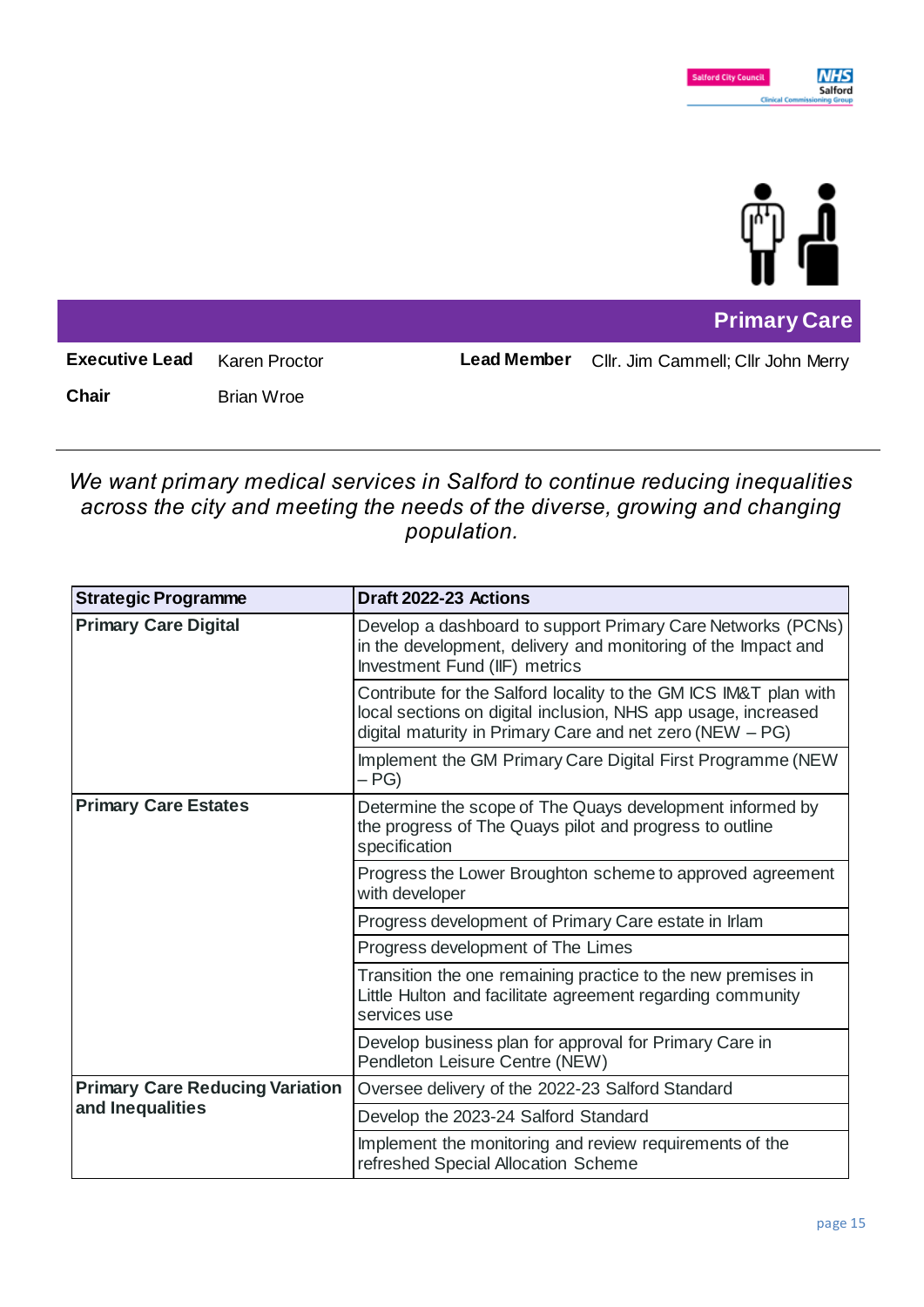| <b>Strategic Programme</b>         | Draft 2022-23 Actions                                                                                                                                                                                                                                            |
|------------------------------------|------------------------------------------------------------------------------------------------------------------------------------------------------------------------------------------------------------------------------------------------------------------|
|                                    | Improve access to Primary Care for vulnerable groups, e.g. the<br>asylum seeker population                                                                                                                                                                       |
|                                    | Work with partners to understand and develop plans to address<br>inequalities and unexplained variation across GP practices in<br>Salford (NEW - PG)                                                                                                             |
| <b>Primary Care Transformation</b> | Implement plans for the community Optometry / Ophthalmology<br>services                                                                                                                                                                                          |
|                                    | Review the Care Homes Medical Practice service specification<br>to align to the requirements of the Primary Care Network (PCN)<br>Direct Enhanced Service (DES) and to consider whether or not it<br>is appropriate to include support for extra care facilities |
|                                    | Review and specify future requirements of Salford Primary Care<br>Together (SPCT) COVID services                                                                                                                                                                 |
|                                    | Oversee the delivery of the requirements of the 2021/22 PCN<br>DES in terms of providing support, monitoring and assurance                                                                                                                                       |
|                                    | Review implementation of the business case for adult eating<br>disorders                                                                                                                                                                                         |
|                                    | Support the COVID Vaccination Programme and oversee its<br>transition to secure future arrangements (NEW - PG)                                                                                                                                                   |
|                                    | Work with Greater Manchester to transition to new<br>commissioning arrangements for Primary Care (NEW – PG)                                                                                                                                                      |
| <b>Primary Care Workforce</b>      | Ensure PCN Additional Roles Reimbursement Scheme funded<br>workforce is developed in line with local need/strategy and<br>assurance mechanisms transition as required into the ICS                                                                               |
|                                    | Work with locality partners across GM to develop a GM standard<br>for non-clinical workforce roles with underpinning career<br>pathways                                                                                                                          |
|                                    | Implement initiatives to maximise the capacity, resilience and<br>retention of the Primary Care workforce, harnessing<br>opportunities to work more collaboratively across both the GM<br>ICS and the wider Salford locality system                              |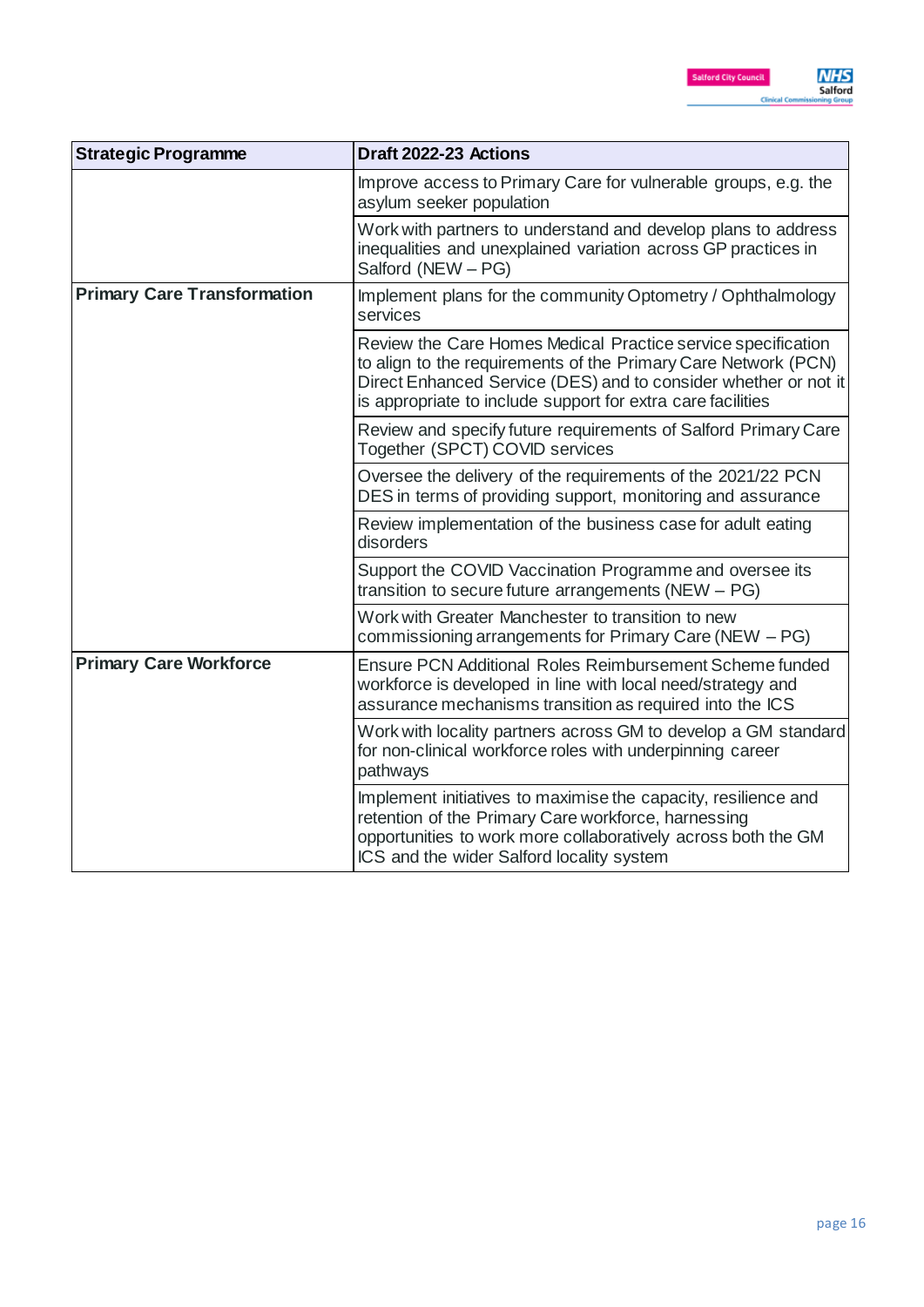



**Executive Lead** Claire Vaughan **Clinical Lead** Dr. Jeremy Tankel

**Quality, Safety, Innovation and Research**

## *We want to be the safest health and social care system in the country.*

| <b>Strategic Programme</b> | Draft 2022-23 Actions                                                                                                                                                                                                                                                                                                          |
|----------------------------|--------------------------------------------------------------------------------------------------------------------------------------------------------------------------------------------------------------------------------------------------------------------------------------------------------------------------------|
| <b>Safeguarding</b>        | Determine and Implement ICS place level Safeguarding<br>governance arrangements (NEW)                                                                                                                                                                                                                                          |
|                            | Ensure the ICB continues to meet its statutory duties in relation<br>to safeguarding children and adults, operating as a key strategic<br>partner within the safeguarding partnership arrangements.                                                                                                                            |
|                            | Deliver targeted work on / including:<br>- Complex safeguarding<br>- Domestic abuse<br>- Self-neglect and neglect<br>- MCA/LPS                                                                                                                                                                                                 |
|                            | Review ICS Safeguarding strategy for delivery at place                                                                                                                                                                                                                                                                         |
|                            | Further develop the safeguarding assurance framework across<br>all providers                                                                                                                                                                                                                                                   |
| Quality                    | Review Quality and Safety strategy for locality aspects of<br>delivery in an Integrated Care System (ICS)                                                                                                                                                                                                                      |
|                            | Ensure collaboration with key stakeholders and patient safety<br>specialists to embed the new Patient Safety strategy (updated<br>February 2021) across the system. Instigate a clearer focus on<br>the patient voice and patient safety inequalities, particularly<br>Older People and Learning Disability (LD) service users |
|                            | Continue to work collaboratively with system partners in a<br>changing health economy to monitor quality assurance in a<br>system that lives with COVID                                                                                                                                                                        |
|                            | Ensure the ICB continues to meet its statutory duties in relation<br>to the ongoing delivery, monitoring and evaluation of Care and<br><b>Treatment Reviews (CTRs)</b>                                                                                                                                                         |
|                            | Share learning in relation to quality across multiple providers,<br>e.g. acute and Mental Health (MH) providers                                                                                                                                                                                                                |
|                            | Review and improve soft intelligence quality information<br>including practice, Patient Participation Groups (PPGs) and<br>patient feedback                                                                                                                                                                                    |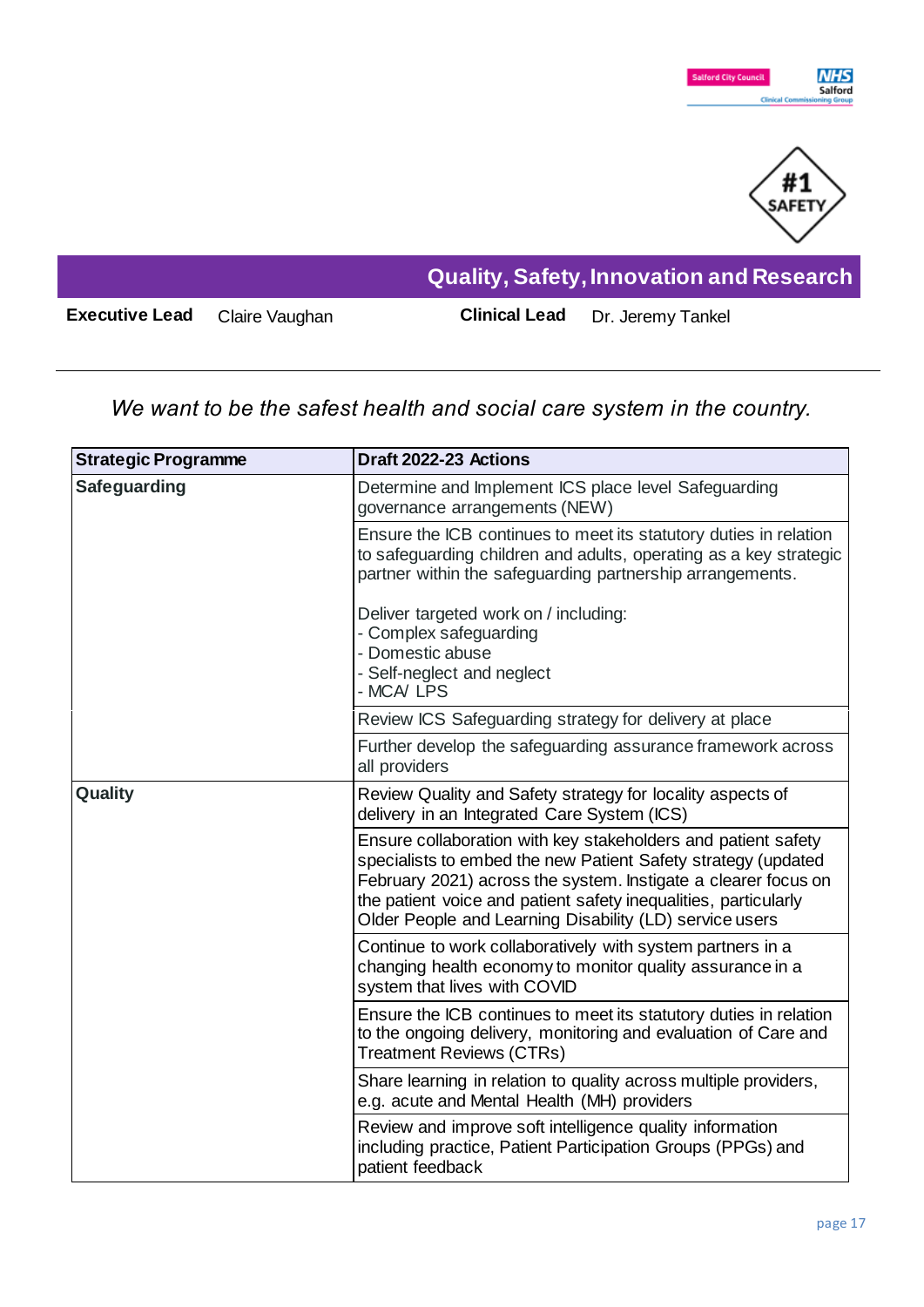| <b>Strategic Programme</b>                                          | Draft 2022-23 Actions                                                                                                                                                                                                                                                        |
|---------------------------------------------------------------------|------------------------------------------------------------------------------------------------------------------------------------------------------------------------------------------------------------------------------------------------------------------------------|
|                                                                     | Redefine quality assurance and oversight in urgent and<br>emergency care system (NEW)                                                                                                                                                                                        |
| <b>Safer Salford</b>                                                | Continue to implement system-wide learning and improvement<br>as a result of Safeguarding Reviews (including child<br>safeguarding practice review (CSPR) and Safeguarding adult<br>review (SAR), mortality reviews (including child deaths)                                 |
|                                                                     | Agree improvement programmes for delivery in 2022/23 as part<br>of the Safer Salford Programme and ensure that they underpin<br>the adult priorities around ASC targeting care homes and<br>domiciliary care                                                                 |
|                                                                     | Continue to support quality improvement in Primary Care with a<br>focus on upskilling PCN quality improvement initiatives                                                                                                                                                    |
|                                                                     | Reduce the risk of Health Care Associated Infections (including<br>undertaking audits of health care settings and learning from<br>outbreaks)                                                                                                                                |
| <b>Medicines Optimisation</b>                                       | Contribute to the locality Best Value Programme through<br>Primary Care prescribing budget efficacies                                                                                                                                                                        |
|                                                                     | Continue with the integrated medicines improvement work with<br>NCA Salford Pharmacy team and Greater Manchester Mental<br>Health (GMMH)                                                                                                                                     |
|                                                                     | Support the Delivery the Primary Care Networks Direct<br>Enhanced Service (DES) medicines optimisation priorities:<br>- Reduce the rate of low priority prescribing<br>- Antimicrobial resistance<br>- Low carbon inhaler use<br>- Drugs that can cause dependencies (DOACs) |
|                                                                     | Reduce the environmental impact of prescribing by developing a<br>system wide approach to inhalers and waste                                                                                                                                                                 |
|                                                                     | Contribute to shaping Integrated Pharmacy and Medicines<br>Optimisation (IPMO) across the Greater Manchester Integrated<br>Care System (GM ICS)                                                                                                                              |
|                                                                     | Support the medicines optimisation elements of the COVID<br>Vaccination Programme                                                                                                                                                                                            |
|                                                                     | Co-commissioning network integrated pharmacist service (NEW)                                                                                                                                                                                                                 |
| <b>Continuing Health Care (CHC) /</b><br><b>Funded Nursing Care</b> | Continue the move to paper light working and addressing<br>compatibility with Salford City Council (SCC) Information<br>Technology (IT) interfaces                                                                                                                           |
|                                                                     | Ensure the national Discharge to Assess processes are<br>delivered safely and in line with eligibility for NHS Funding<br>through links with Integrated Discharge team and sharing of<br>appropriate information                                                             |
|                                                                     | Support the Quality Innovation Network (QIN) and quality in care<br>home agenda                                                                                                                                                                                              |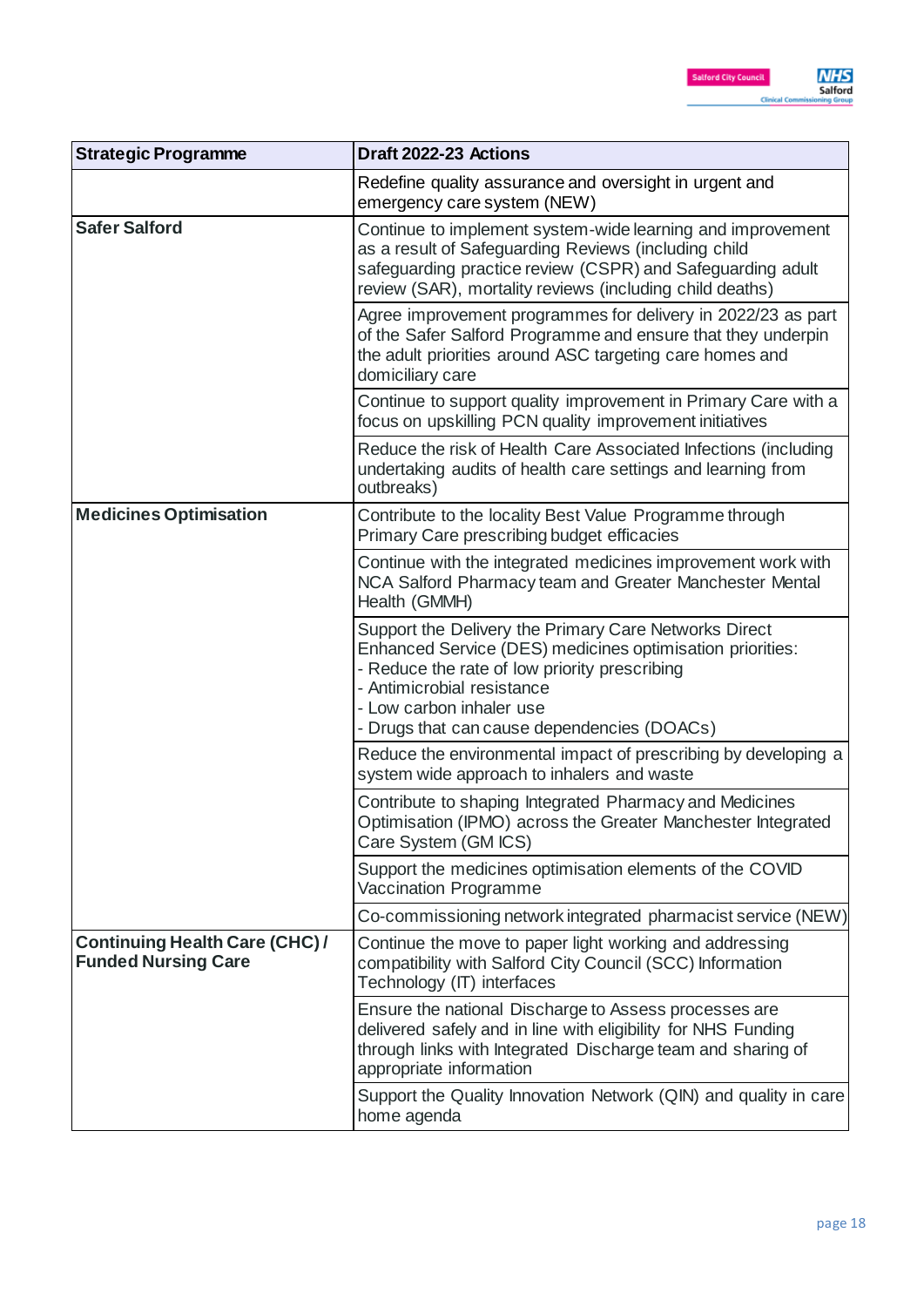| <b>Strategic Programme</b>     | Draft 2022-23 Actions                                                                                                                                                                                                                                               |
|--------------------------------|---------------------------------------------------------------------------------------------------------------------------------------------------------------------------------------------------------------------------------------------------------------------|
|                                | Implement a revised neuro-rehabilitation pathway to enable the<br>safe commissioning of quality assured slow stream neuro-rehab<br>services for individuals assessed as requiring this care                                                                         |
|                                | Co-design an alternative offer of delivering care using the CHC<br>National framework and Personal Health Budgets (PHB)<br>guidance to meet the cultural needs of the Orthodox Jewish<br>Community and utilise the learning to allow spread of this offer<br>of PHB |
|                                | Provide clinical support to maximise the use of The Maples and<br>reduce the reliance on out of area (OOA) placements                                                                                                                                               |
|                                | Work with LPS lead/safeguarding to ensure LPS is embedded in<br>care of those eligible for CHC                                                                                                                                                                      |
| <b>Innovation and Research</b> | Embed research and innovation, and quality improvement into<br>the culture and ethos for the Salford 'Building Back Better'<br>recovery plans                                                                                                                       |
|                                | Deliver an Innovation and Improvement Fund to support and<br>embed improvement and innovation capacity and capability<br>within Primary Care and partners                                                                                                           |
|                                | Develop and deliver a 12 month work plan for Quality<br>Improvement, Research and Innovation aligning to the move to<br>Integrated Care System (ICS) structures                                                                                                     |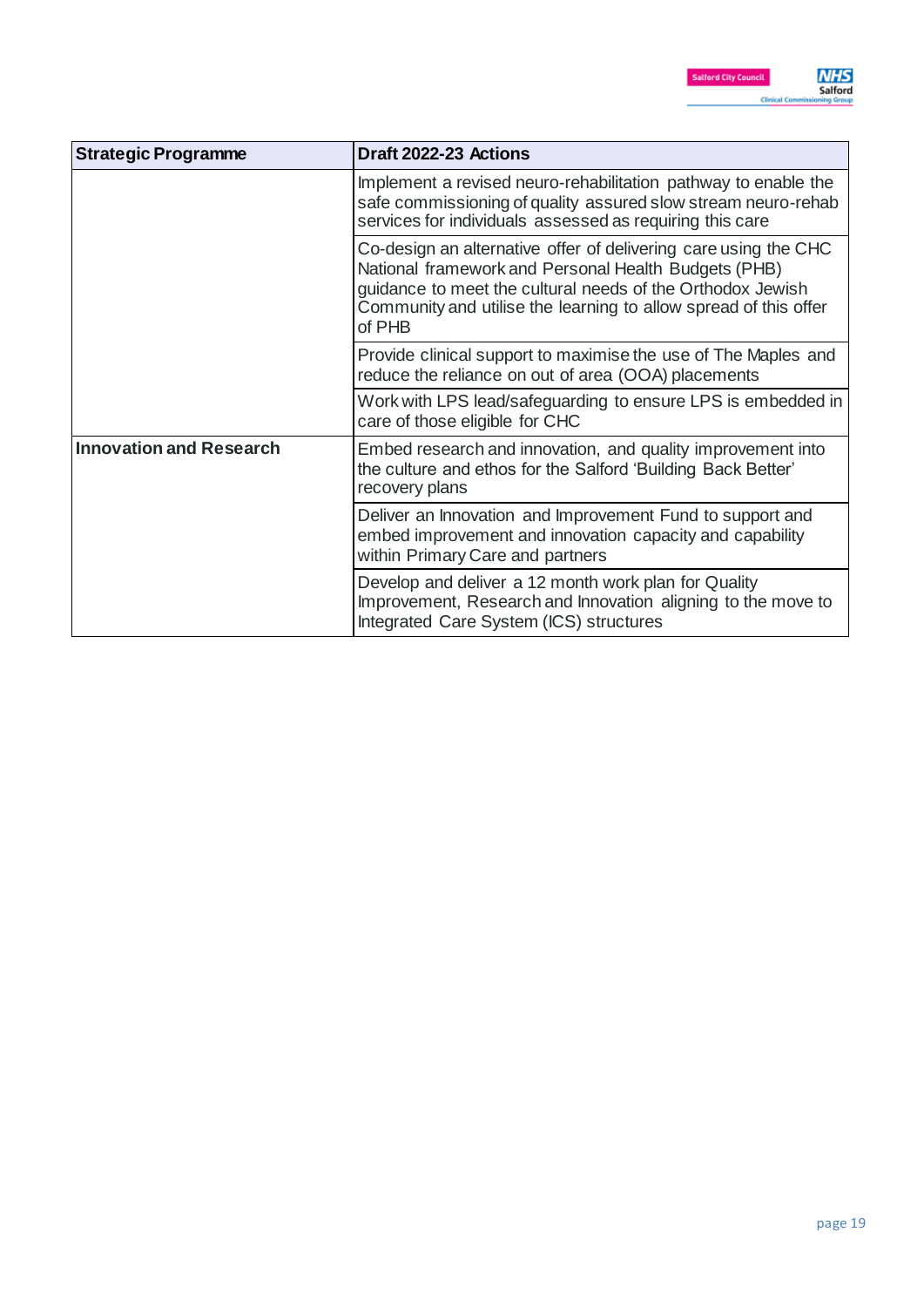

**Enablers (Salford Clinical Commissioning Group Only)**

**Executive Lead** David Warhurst; Hannah Dobrowolska **Clinical Lead** Dr. Tom Tasker

*We want to deliver 'outstanding' corporate services, through highly skilled and motivated staff, that enable the delivery of new models of care, high quality outcomes and financial benefits.*

| <b>Strategic Programme</b>                             | Draft 2022-23 Actions                                                                                                                                                                                                                                                         |
|--------------------------------------------------------|-------------------------------------------------------------------------------------------------------------------------------------------------------------------------------------------------------------------------------------------------------------------------------|
| <b>Policy</b>                                          | Statutory duties, Governance and Ensure the CCG/ICB at locality continues to meet its wide range<br>of statutory duties, maintaining and improving its robust<br>governance arrangements                                                                                      |
| <b>Strategic Planning and Risk</b>                     | Design and implement service group portals within the Pentana<br>Browser to visually display dynamic service group performance,<br>risk and action plan information                                                                                                           |
|                                                        | Work with locality partners to agree and deliver a place based<br>system annual planning process for 2023-24 incorporating<br>national and ICS Programmes to deliver a balanced budget<br>across pooled / integrated funds, contributing to locality level<br>annual planning |
|                                                        | Undertake joint review of local risk management strategies in<br>light of ICS changes                                                                                                                                                                                         |
| <b>Estates</b>                                         | Welcome CCG staff back to the office (NEW)                                                                                                                                                                                                                                    |
|                                                        | Oversee the implementation of effective hybrid working for CCG<br>staff (NEW)                                                                                                                                                                                                 |
| <b>Contracting</b>                                     | Keep up to date with national changes in contracting and give<br>advice to locality on contract arrangements, both during the<br>recovery phase and future planning, including payment reform<br>and make recommendations to shape Salford approach                           |
|                                                        | Ensure the CCG/ICB at locality continues to meet its statutory<br>duties / constitutional commitments in relation to performance,<br>maintaining and improving its robust performance management<br>and reporting arrangements                                                |
| <b>Information Management and</b><br>Technology (IM&T) | Deliver Salford implementation project to ensure maximum<br>benefit from GM care record solutions including: End of Life and<br>Social Care engagement. (NEW - PG)                                                                                                            |